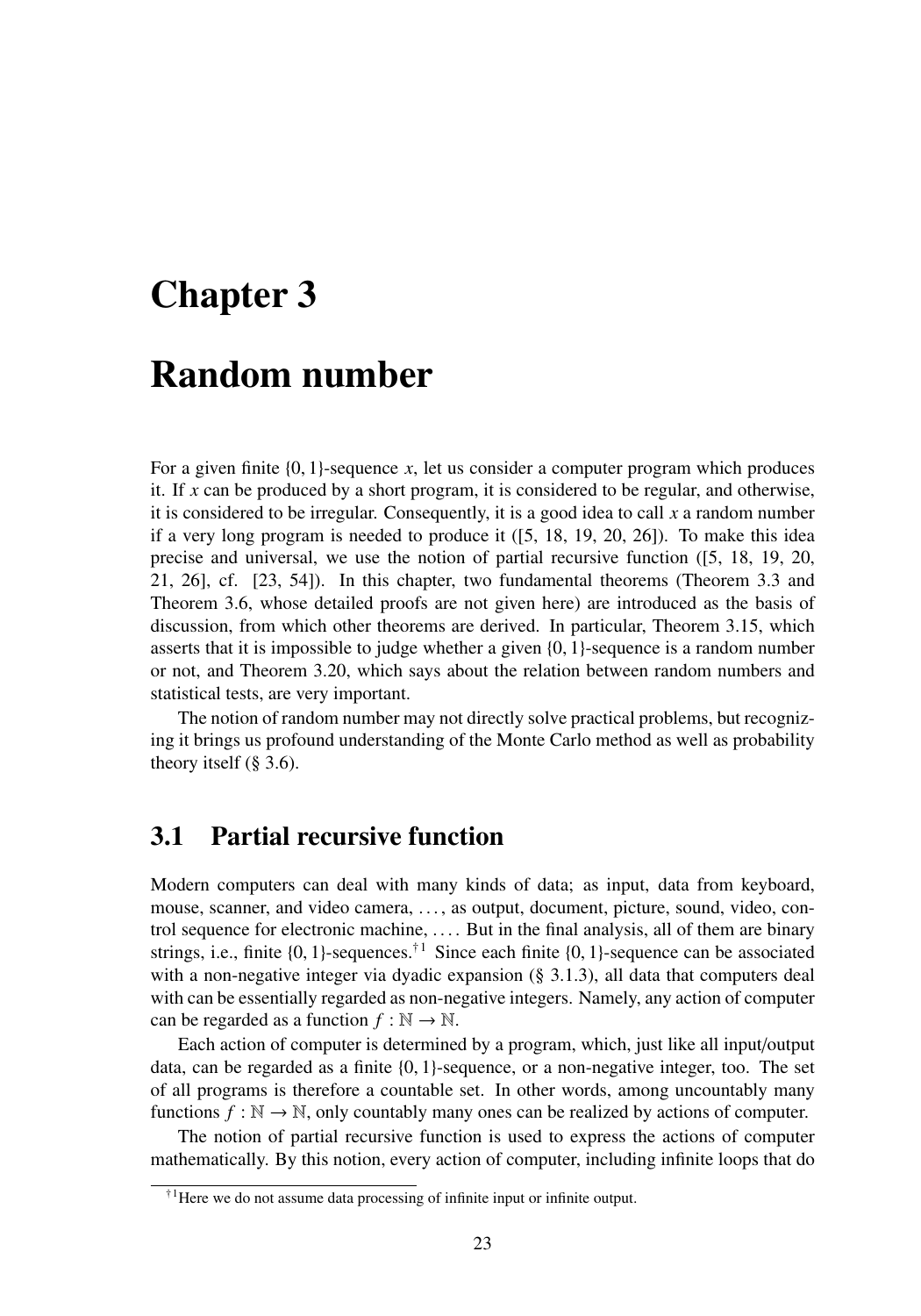not stop, can be expressed. In this section, for the later use, we introduce some relevant concepts and theorems about partial recursive functions.

#### 3.1.1 Primitive recursive function and partial recursive function

Definition 3.1 (*Primitive recursive function*, cf. [6, 32])

1. (Basic functions)

zero :  $\mathbb{N}^0 \to \mathbb{N}$ , zero() := 0  $suc : \mathbb{N} \to \mathbb{N}, \quad suc(x) := x + 1$  $p_i^n$  :  $\mathbb{N}^n \to \mathbb{N}$ ,  $p_i^n(x_1, ..., x_n) := x_i$ ,  $i = 1, ..., n$ ,

are primitive recursive functions.

2. (Composition)

If  $g: \mathbb{N}^m \to \mathbb{N}, g_j: \mathbb{N}^n \to \mathbb{N}, j = 1, \ldots, m$ , are primitive recursive functions, then so is

$$
f:\mathbb{N}^n\to\mathbb{N},\qquad f(x_1,\ldots,x_n):=g(g_1(x_1,\ldots,x_n),\ldots,g_m(x_1,\ldots,x_n)).
$$

3. (Recursion)

If  $g : \mathbb{N}^n \to \mathbb{N}$  and  $h : \mathbb{N}^{n+2} \to \mathbb{N}$  are primitive recursive functions, then so is  $f: \mathbb{N}^{n+1} \to \mathbb{N}$  defined by

> $f(x_1, ..., x_n, 0)$  :=  $g(x_1, ..., x_n)$ ,  $f(x_1, \ldots, x_n, y + 1) \quad := \quad h(x_1, \ldots, x_n, y, f(x_1, \ldots, x_n, y)).$

4. (Direct product)

If  $g_j : \mathbb{N}^{n_j} \to \mathbb{N}$ ,  $j = 1, ..., m$ , are primitive recursive functions, then so is

 $g: \mathbb{N}^{n_1 + \dots + n_m} \to \mathbb{N}^m$ ,  $g := (g_1, \dots, g_m)$ .

5. A function  $\mathbb{N}^m \to \mathbb{N}^n$  obtained from the basic functions by a finite combination of compositions, recursions, and direct products is a primitive recursive function, and any primitive recursive function can be obtained in this way.

Definition 3.2 (*Partial recursive function*, cf. [6, 32])

1.  $(\mu\text{-operation})$ For a partial function<sup>†2</sup>  $p : \mathbb{N}^{n+1} \to \mathbb{N}$ , we define  $\mu_y(p(\bullet, \dots, \bullet, y)) : \mathbb{N}^n \to \mathbb{N}$  by

 $\mu_y(p(x_1, \ldots, x_n, y)) :=$  $\left\{\right.$  $\overline{\mathcal{L}}$ *y*<sub>0</sub> (  $\exists y_0$  s.t.  $0 \le \forall y < y_0$ ,  $p(x_1, \ldots, x_n, y) > 0$ , and  $p(x_1, ..., x_n, y_0) = 0$ ), undefined (otherwise).

 $f^2 f : \mathbb{N}^m \to \mathbb{N}^n$  is called a *partial* function if f is defined on a subset of  $\mathbb{N}^m$  and it is  $\mathbb{N}^n$ -valued. It is called a *total* function if it is defined on the whole domain N *m*.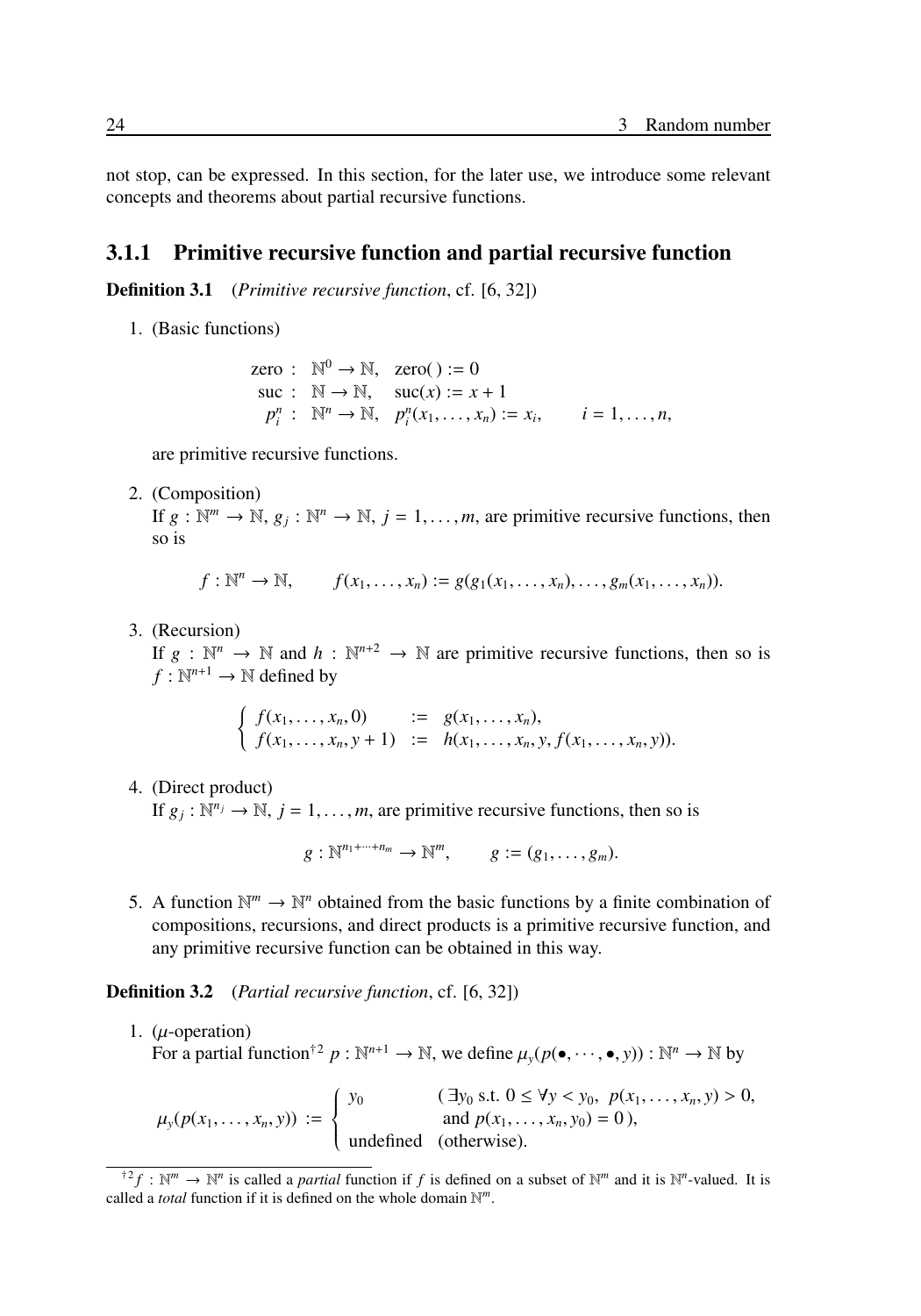2. A function  $\mathbb{N}^m \to \mathbb{N}^n$  obtained from the basic functions by a finite combination of compositions, recursions, direct products, and  $\mu$ -operations is a partial recursive function, and any partial recursive function can be obtained in this way.

Primitive recursive functions are partial recursive functions. If a partial recursive function happens to be defined on the whole domain, it is called a *total recursive function*. Any action of computer can be expressed as a partial recursive function, and any partial recursive function can be realized by a Turing machine.<sup>†3</sup>

#### 3.1.2 Kleene's normal form

The following theorem describes the general structure of partial recursive functions.

**Theorem 3.3** (Kleene's normal form) For any partial recursive function  $f : \mathbb{N}^n \to \mathbb{N}$ , there exist two primitive recursive functions  $g, p : \mathbb{N}^{n+1} \to \mathbb{N}$  such that

$$
f(x_1, x_2,..., x_n) = g(x_1, x_2,..., x_n, \mu_y(p(x_1, x_2,..., x_n, y))), \quad (x_1, x_2,..., x_n) \in \mathbb{N}^n.
$$
\n(3.1)

See [6, 32] for a detailed proof. We here only give an idea of the proof by explaining an example. The point is that even if a given program has more than one loops, which correspond to  $\mu$ -operations, we can rearrange them into a single loop.



Let Figure 3.1 (Flow chart  $(A)^{\dagger 4}$ ) be a flow chart to compute the function *f*.  $\boxed{A}$ ?  $\boxed{C$  ?  $\boxed{D}$  ? denote conditions of branches, and  $\boxed{B}$   $\boxed{E}$  are procedures without loops (i.e., calculation of primitive recursive functions) which set some values of *z*, respectively. This program includes the main loop  $|A|^2 \rightarrow |B| \rightarrow |C|^2 \rightarrow |D|^2 \rightarrow |A|^2$ , a nested loop  $|C|^2$  $\rightarrow$   $\boxed{E}$   $\rightarrow$   $\boxed{C}$ ?, and an escape branch from the main loop at  $\boxed{D}$ ?. Let us show that these loops can be rearranged into a single loop by introducing a new variable *u*. To do this, we put numbers 0 ∼ 5 respectively at left-top of the boxes of all procedures  $A$  ?  $||C$  ?  $||D$  ?  $|B||E|$  and the output procedure in order for the variable *u* to refer (Figure 3.1).

<sup>†</sup><sup>3</sup>A virtual computer, having infinite memory. See [6, 32]

<sup>&</sup>lt;sup>†4</sup>Flow charts (A), (B) are slight modifications of Figure 3 (p.12), Figure 4 (p.13) of [45], respectively.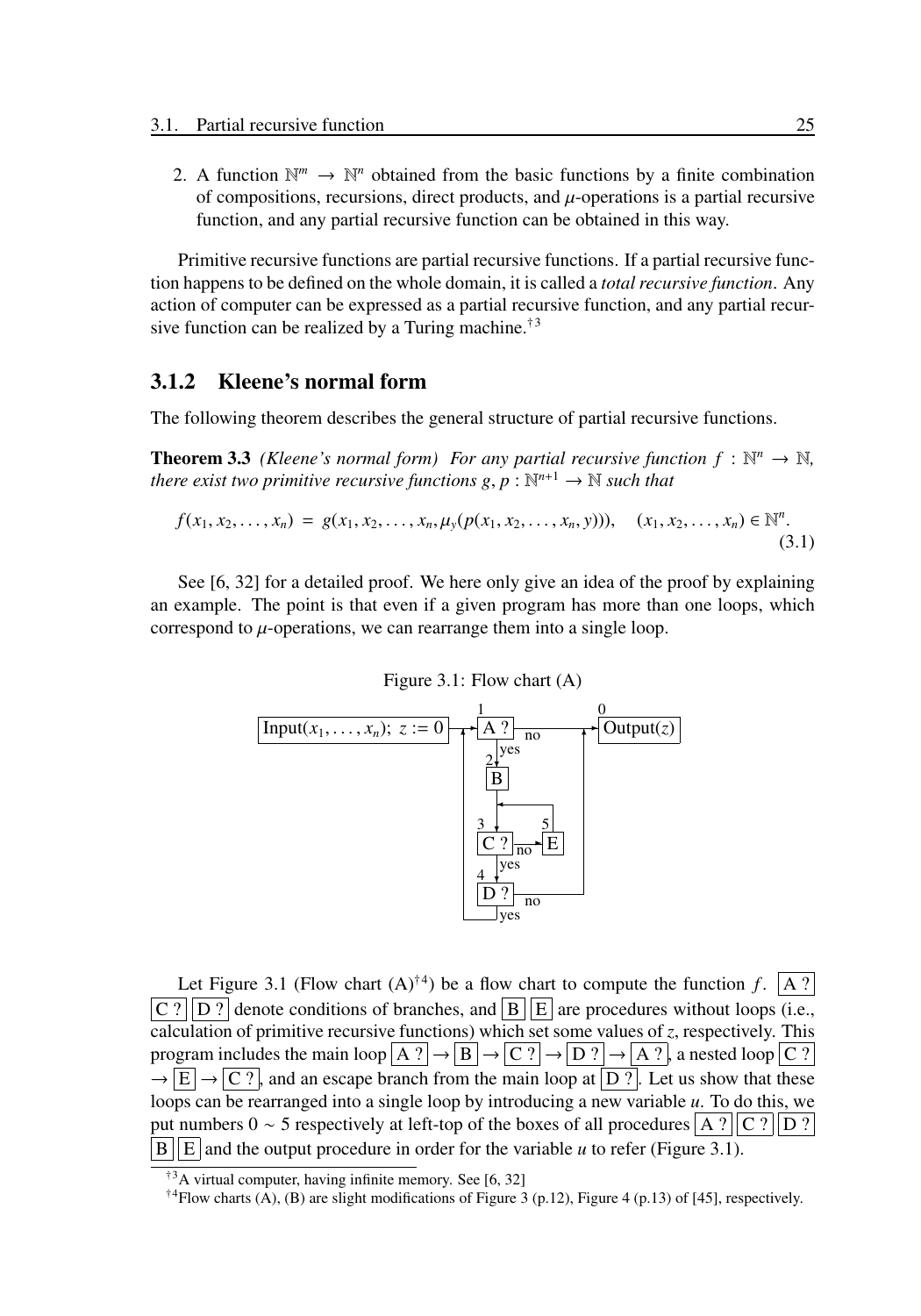Figure 3.2: Flow chart (B)



Figure 3.2 (Flow chart (B)) shows a rearrangement of Flow chart (A). It is easy to confirm that Flow chart (B) also computes the same function  $f$ . Let us show that  $f$ , which Flow chart  $(B)$  computes, can be expressed in the form  $(3.1)$ . Let Q be a procedure consisting of all the procedures enclosed by the thick lines in Flow chart (B). Define  $g(x_1, \ldots, x_n, y)$  as the value of the output variable *z* that is produced after Q being executed *y* times under the input  $(x_1, \ldots, x_n)$ , and define  $p(x_1, \ldots, x_n, y)$  as the value of *u* after Q being executed *y* times under the input  $(x_1, \ldots, x_n)$ . Then we see (3.1) holds.

#### 3.1.3 Canonical order

Each finite {0, 1}-sequence can be regarded as a non-negative integer by dyadic expansion. This is explicitly formulated as follows.

Let  $\{0, 1\}^* := \bigcup_{n \in \mathbb{N}} \{0, 1\}^n$ . Namely  $\{0, 1\}^*$  is the set of all finite  $\{0, 1\}$ -sequences. In particular, the {0, 1}-sequence of length 0 is called the *empty word*. The *canonical order* of  $\{0, 1\}^*$  is defined in the following way; for  $x, y \in \{0, 1\}^*$ , if *x* is longer than *y* then define  $x > y$ , if x and y have a same length then define the order regarding them as dyadic integer. From now on, we identify  $\{0, 1\}^*$  with  $\mathbb N$  by the canonical order. Namely, the empty word= 0, "0"= 1, "1"= 2, "00"= 3, "01"= 4, "10"=5", "11"= 6, "000"= 7, ...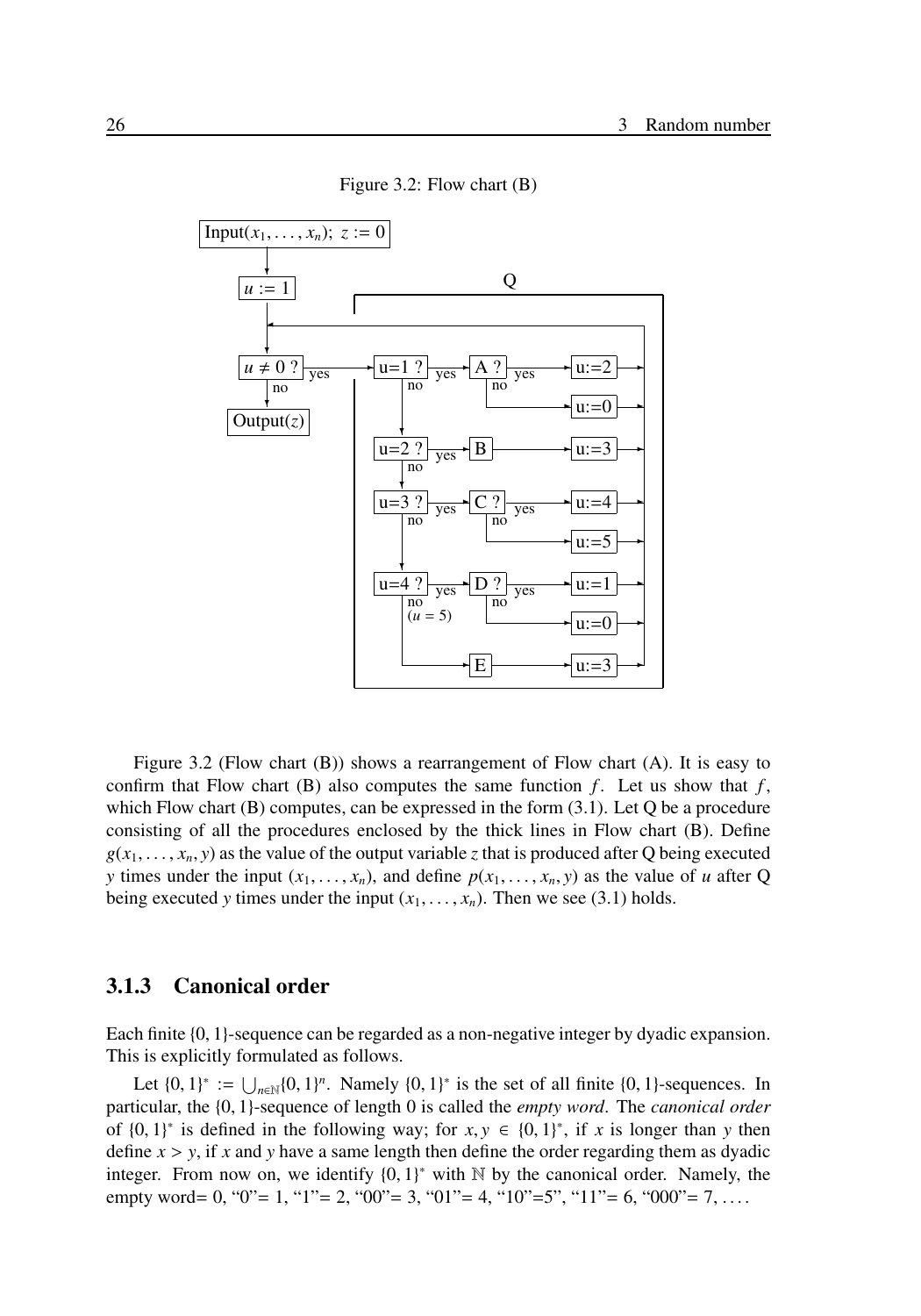#### 3.1.4 Enumeration theorem and halting problem

We introduce a function  $G^n : (\{0, 1\})^n \to \{0, 1\}^*$  to make a given function of *n* variables into a function of a single variable that is equivalent to the original one.

First, if  $x_i \in \{0, 1\}^{m_i}$ ,  $i = 1, 2$ , are given by

$$
x_i = (x_{i1}, x_{i2}, \dots, x_{im_i}), \quad x_{ij} \in \{0, 1\}, \quad i = 1, 2,
$$

define

$$
G^{2}(x_{1}, x_{2}) := (x_{11}, x_{11}, x_{12}, x_{12}, \ldots, x_{1m_{1}}, x_{1m_{1}}, 0, 1, x_{21}, x_{22}, \ldots, x_{2m_{2}}). \hspace{1cm} (3.2)
$$

Next, define inductively as<sup>†5</sup>

$$
G^{n}(x_{1}, x_{2},..., x_{n}) := G^{2}(x_{1}, G^{n-1}(x_{2},..., x_{n})), \quad n = 3, 4, ....
$$

For simplicity, we use the following notation;

$$
\langle x_1,\ldots,x_n\rangle := G^n(x_1,\ldots,x_n).
$$

The inverse function is written for  $u = \langle x_1, x_2, \dots, x_n \rangle$  as

$$
(u)_i := x_i, \quad i = 1, 2, \dots, n.
$$

**Definition 3.4** A subset  $U \subset \mathbb{N}^n$  is called a *recursively enumerable set* if there exists a partial recursive function  $f : \mathbb{N}^n \to \mathbb{N}$  such that *U* is the domain of definition of *f*, i.e.,

$$
U = \{ (x_1, x_2, \dots, x_n) \in \mathbb{N}^n \mid \exists y \text{ s.t. } f(x_1, x_2, \dots, x_n) = y \}.
$$

The origin of the term "recursively enumerable" can be found in the following theorem (in particular (ii) and (iii) of it).

**Theorem 3.5** *For*  $U \subset \mathbb{N}^n$ *, the followings are equivalent to each other. (i) U is a recursively enumerable set.*

*(ii) U is an empty set, or it is the image of a primitive recursive function*  $f : \mathbb{N} \to \mathbb{N}^n$ *, i.e.,*  $U = f(\mathbb{N}).$ 

*(iii) U* is the image of a partial recursive function  $f : \mathbb{N} \to \mathbb{N}^n$ , i.e.,  $U = f(\mathbb{N})$ . *(iv)* There exists a primitive recursive function  $p : \mathbb{N}^{n+1} \to \mathbb{N}$  such that

$$
U = \{ (x_1, x_2, \ldots, x_n) \mid \exists y \text{ s.t. } p(x_1, x_2, \ldots, x_n, y) = 0 \}.
$$

*(v)* There exists a partial recursive function  $p : \mathbb{N}^{n+1} \to \mathbb{N}$  such that

 $U = \{ (x_1, x_2, \ldots, x_n) \mid \exists y \text{ s.t. } p(x_1, x_2, \ldots, x_n, y) = 0 \}.$ 

 $\beta$ <sup>†5</sup>These functions are simple analogues of so-called Gödel functions.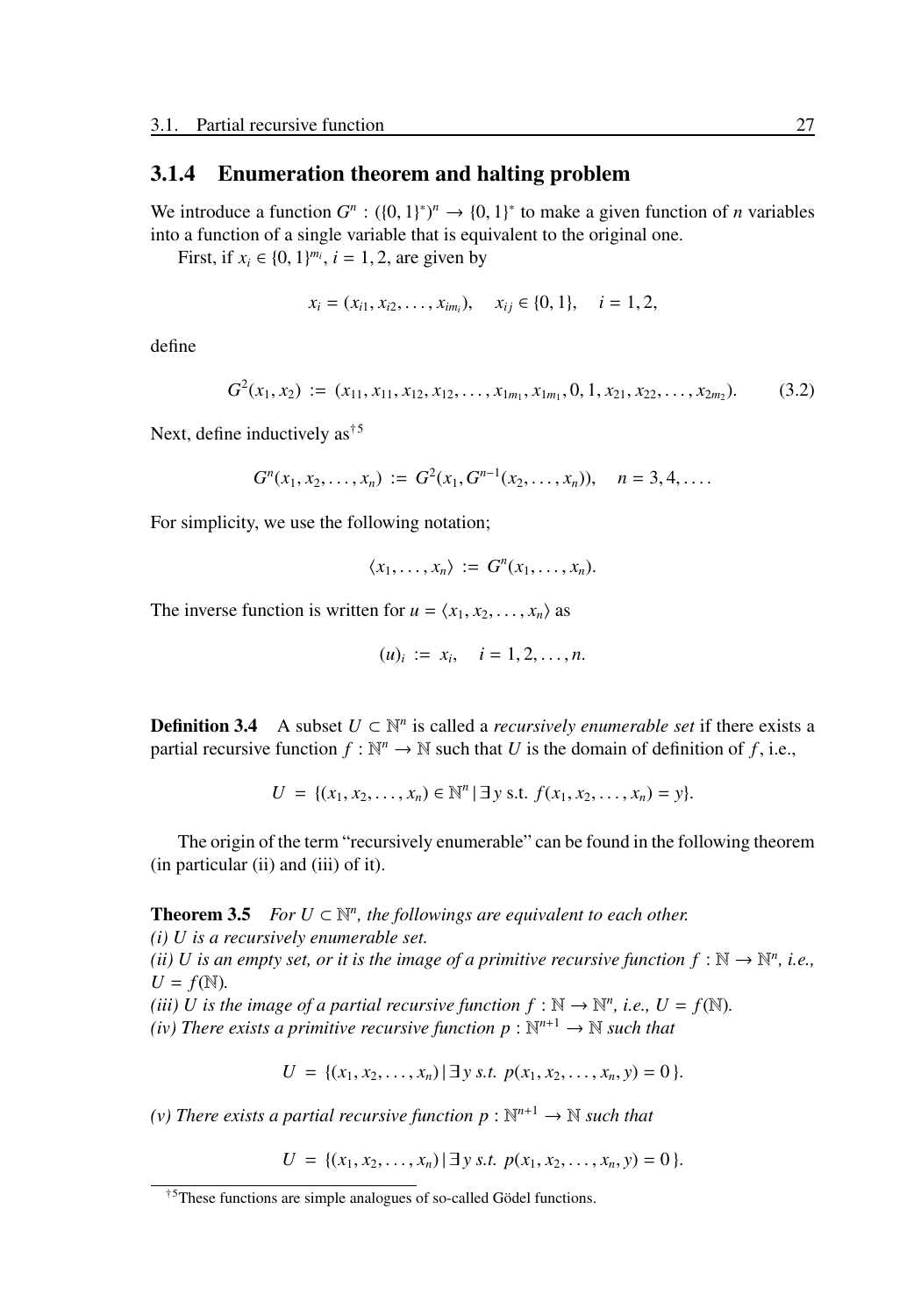*Proof.* For simplicity, we prove the theorem for  $n = 1$ .

(i)  $\implies$  (ii): Assume that *U* ≠ Ø. By Theorem 3.3, there exist two primitive recursive functions  $g, p : \mathbb{N}^2 \to \mathbb{N}$  such that

$$
U = \{x \in \mathbb{N} \mid \exists y \text{ s.t. } g(x, \mu_z(p(x, z))) = y\}.
$$

Fixing any  $a \in U$ , consider a function defined by

$$
h(u) = \begin{cases} (u)_1 & (u \in G^2(\mathbb{N}^2) \text{ and } p((u)_1, (u)_2) = 0), \\ a & \text{(otherwise).} \end{cases}
$$

Then *h* is a primitive recursive function such that  $h(\mathbb{N}) = U$ .

 $(ii) \implies (iii)$ : Obvious.

(iii)⇒(iv): By Theorem 3.3, we can assume that  $f(x) = g(x, \mu_y(p(x, y)))$ , *g*, *p* being primitive recursive functions, and that  $U = f(\mathbb{N})$ . Namely,

$$
U = \{ z \in \mathbb{N} \mid \exists x, y \text{ s.t. } z = g(x, y), \ p(x, y) = 0, \ \forall w < y, \ p(x, w) \neq 0 \}.
$$

Now define

$$
q(x, y, z) := \begin{cases} 0 & (z = g(x, y), p(x, y) = 0, \forall w < y, p(x, w) \neq 0, \\ 1 & \text{(otherwise)}. \end{cases}
$$

Then  $q(x, y, z)$  is a primitive recursive function, and hence

$$
q'(u,z) := \begin{cases} q((u)_1,(u)_2,z) & (u \in G^2(\mathbb{N}^2)), \\ 1 & (u \notin G^2(\mathbb{N}^2)). \end{cases}
$$

is also a primitive recursive function, which satisfies that

$$
U = \{ u \in \mathbb{N} \mid \exists z \text{ s.t. } q'(u, z) = 0 \}.
$$

 $(iv) \implies (v)$ : Obvious.

(v)  $\implies$ (i): Define  $f(x) := \mu_y(p(x, y))$ , then it is a partial recursive function, which satisfies

$$
U = \{ x \in \mathbb{N} \mid \exists y \text{ s.t. } y = f(x) \}.
$$

□

Theorem 3.6 *(Enumeration theorem) There exists a partial recursive function univ<sup>n</sup>* :  $\mathbb{N} \times \mathbb{N}^n \to \mathbb{N}$  which has the following property; for each partial recursive function f:  $\mathbb{N}^n \to \mathbb{N}$ , there exists an  $e_f \in \mathbb{N}$  such that

$$
univ_n(e_f,x_1,\ldots,x_n) = f(x_1,\ldots,x_n), \quad (x_1,\ldots,x_n) \in \mathbb{N}^n.
$$

The function *univ<sub>n</sub>* is called an *enumerating function* or a *universal function*, and  $e_f$  is called the *Gödel number* of *f*. The detailed proof of the theorem can be found in textbooks about computability (e.g.,  $[6, 32, 45]$ ). We here give only an idea of the proof. First, write a computer (say, universal Turing machine) program of a given partial recursive function *f*, and regard it as a non-negative integer. The Gödel number  $e_f$  is such an integer. The enumerating function  $univ_n(e, x_1, \ldots, x_n)$  checks if *e* is a Gödel number of some partial recursive function *f* of *n* variables. If it is,  $univ_n(e, x_1, \ldots, x_n)$  then reconstruct a partial recursive function *f* from  $e = e_f$ , and finally computes  $f(x_1, \ldots, x_n)$ .

In order for the enumeration theorem to hold, the notion of "partial function" is essential. The following is a theorem about this.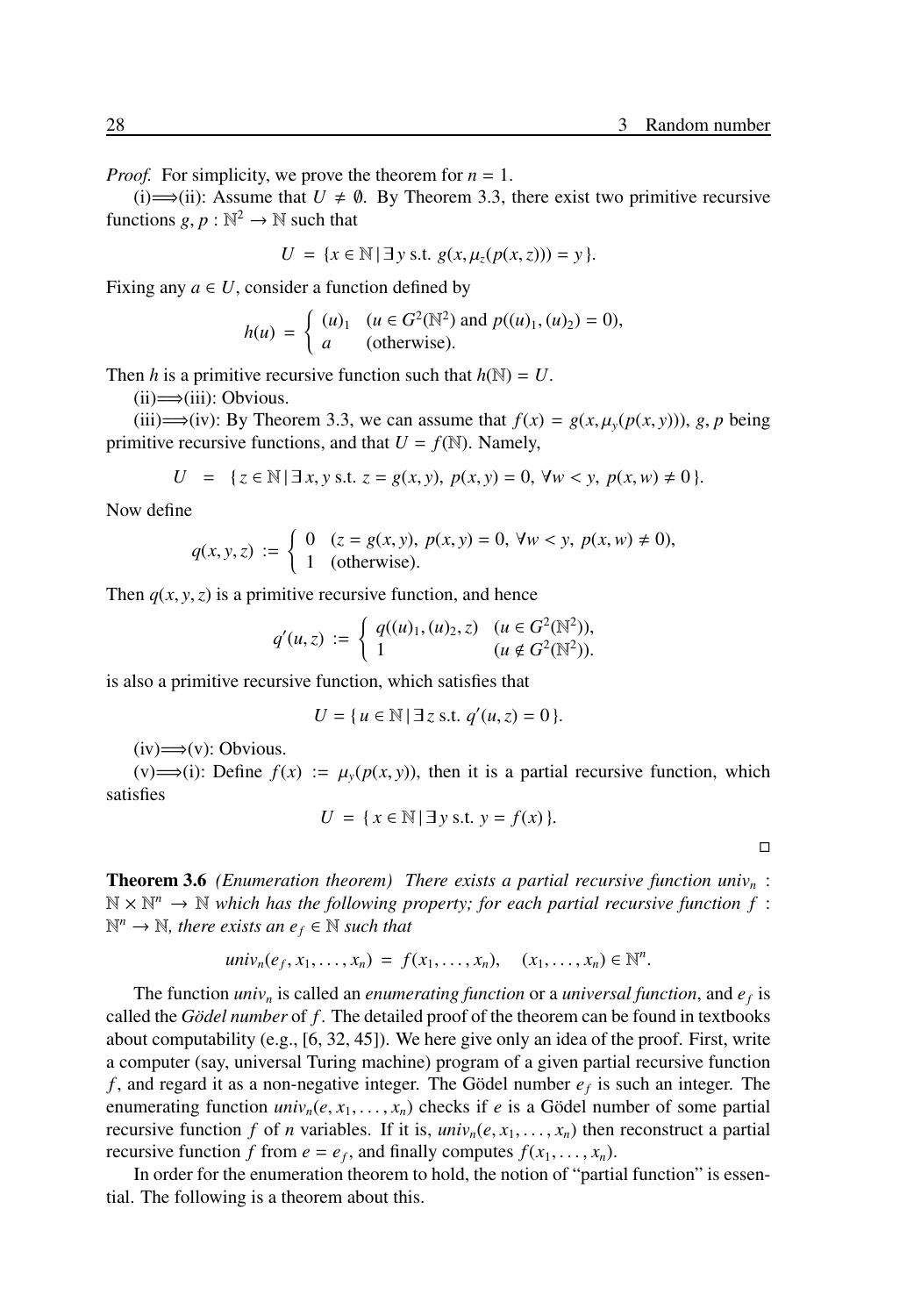Theorem 3.7 *Any total function which is an extension of the enumerating function univ<sup>n</sup> is not recursive.*

*Proof.* By contradiction.<sup>†6</sup> Suppose that there exists a total recursive function *g* which is an extension of *univn*. Then

$$
h(z, x_2, \dots, x_n) := g(z, z, x_2, \dots, x_n) + 1 \tag{3.3}
$$

is also a total recursive function. Therefore using the Gödel number  $e_h$  of  $h$ , we can write

$$
h(z, x_2, \ldots, x_n) = univ_n(e_h, z, x_2, \ldots, x_n).
$$

Since *h* is total, so is  $univ_n(e_h, \cdot, \cdot, \ldots, \cdot)$ . Since *g* is an extension of *univ<sub>n</sub>*, we see

$$
h(z, x_2,..., x_n) = univ_n(e_h, z, x_2,..., x_n) = g(e_h, z, x_2,..., x_n).
$$

Putting  $z = e_h$  in the above equality, we get

$$
h(e_h,x_2,\ldots,x_n) = g(e_h,e_h,x_2,\ldots,x_n).
$$

But (3.3) implies that

$$
h(e_h, x_2, \ldots, x_n) = g(e_h, e_h, x_2, \ldots, x_n) + 1,
$$

which is a contradiction.  $\Box$ 

As an application of Theorem 3.7, let us consider the following halting problem. Using the enumerating function  $univ_n : \mathbb{N} \times \mathbb{N}^n \to \mathbb{N}$ , define a total function  $halt_n : \mathbb{N} \times \mathbb{N}^n \to$  ${0, 1}$  by

$$
halt_n(z, x_1, \ldots, x_n) := \begin{cases} 1 & (univ_n(z, x_1, \ldots, x_n) \text{ is defined}), \\ 0 & (univ_n(z, x_1, \ldots, x_n) \text{ is not defined}). \end{cases}
$$

Namely, *halt<sup>n</sup>* is an indicator function of the domain of *univn*. It judges whether a given partial recursive function is defined for a given input  $(x_1, \ldots, x_n)$ , or equivalently, whether a given program stops or fall into an infinite loop for a given input  $(x_1, \ldots, x_n)$ .

Theorem 3.8 *([48]) halt<sup>n</sup> is not a total recursive function.*

*Proof.* Consider a function  $g : \mathbb{N} \times \mathbb{N}^n \to \mathbb{N}$  defined by

$$
g(z, x_1, x_2, \ldots, x_n) := \begin{cases} \text{univ}_n(z, x_1, x_2, \ldots, x_n) & (\text{halt}_n(z, x_1, \ldots, x_n) = 1), \\ 0 & (\text{halt}_n(z, x_1, \ldots, x_n) = 0). \end{cases}
$$

If  $halt_n$  is a total recursive function, so is *g*. But this is impossible by Theorem 3.7, because *g* is an extension of the enumerating function  $univ_n$ . □

Theorem 3.8 asserts that there is no program which computes *haltn*. This means that there is no program which judges whether a given program stops or fall into an infinite loop for a given input  $(x_1, \ldots, x_n)$ . This situation is expressed in computer science as "the halting problem is not computable".

<sup>†</sup>6 In proving impossibilities seen in such theorems of computer science as this theorem or Theorem 3.15 below, some self-referring versions of "diagonal method" are used. The proof below is self-referring in that we substitute the Gödel number  $e_h$  for the first argument of *h* defined by (3.3).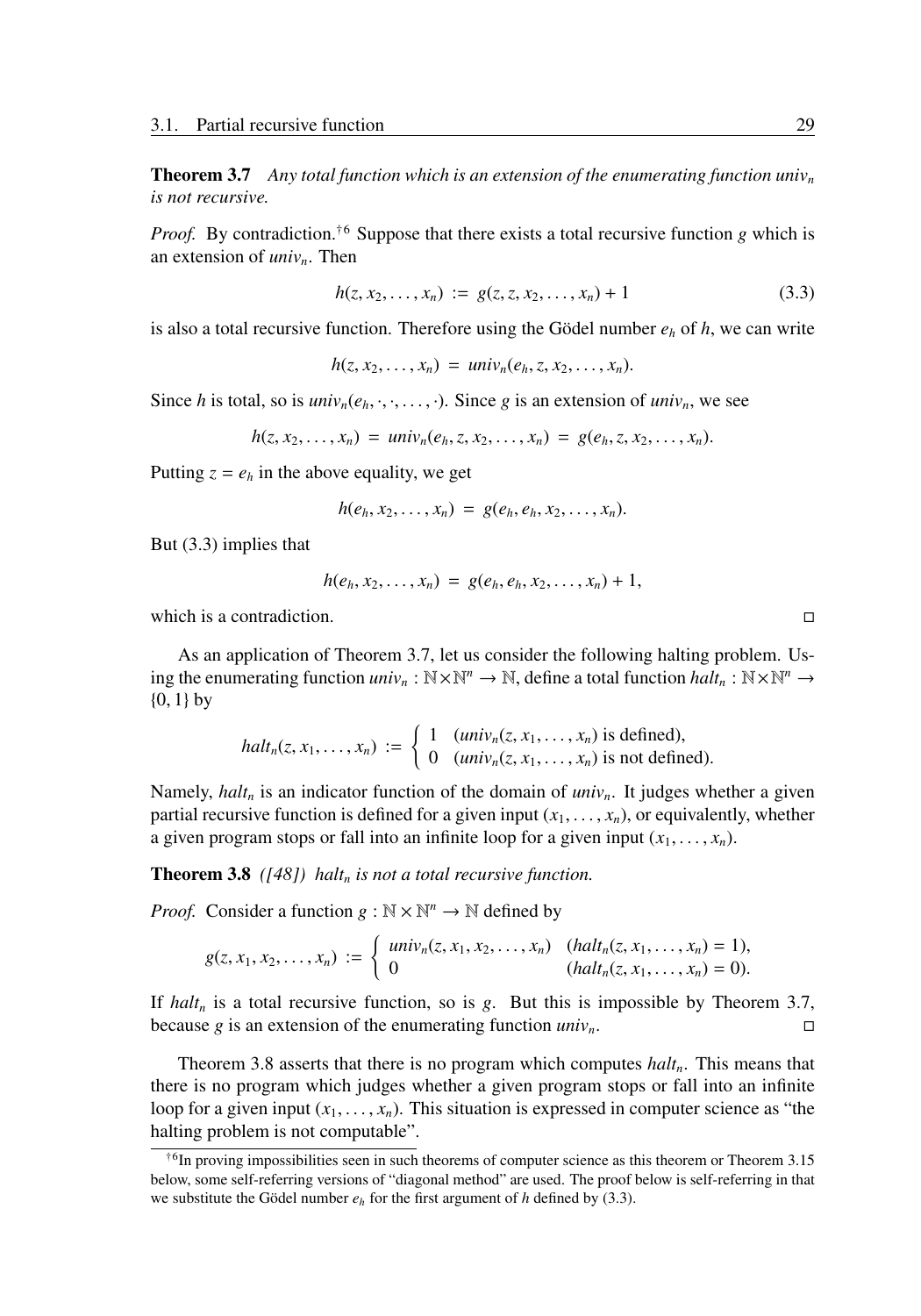—— ⋄ —— ⋄ ——

It is hard to study the theory of partial recursive function rigorously. But even a little knowledge about computer will help you understand it. For example, Kleene's normal form is used to design a CPU architecture in practice. The new variable *u* is called the program counter of CPU, which indicates the program address where the computer is executing. The function  $\langle x_1, \ldots, x_n \rangle$  is a mathematical expression of how to hand more than one parameters to a function. For example, as is seen in an expression like *f*(1.5, 20.0, −2.1), a sequence of letters "1.5, 20.0, -2.1" is put into  $f(\cdot)$ , each parameter being divided by ", ". Here the sequence of letters is coded as a finite  $\{0, 1\}$ -sequence. The delimiter "," corresponds to "0, 1" seen in the definition (3.2) of  $\langle x_1, x_2 \rangle$ . The enumerating function of partial recursive functions is a mathematical model of multi-purpose computer, whose action depends on the installed program, or the Gödel number.

About the halting problem, a little knowledge of number theory will help you understand it. Let us consider a partial recursive function

 $f(x) := \inf\{y \ge x \mid y \in 2\mathbb{N}^+, y \text{ cannot be expressed as a sum of two prime numbers}\}.$ 

Then if *halt*<sup>1</sup> were a total recursive function, there would exist a program which computes  $halt_1(e_f, 4)$ , i.e., we would be able to know whether the Goldbach conjecture is true or not. Just like this, the function *halt*<sub>1</sub> would solve many other unsolved problems in number theory. This is quite unlikely.

## 3.2 Kolmogorov complexity and random number

**Definition 3.9** For each  $p \in \{0, 1\}^*$ , let  $L(p) \in \mathbb{N}$  denote the *n* such that  $p \in \{0, 1\}^n$ , i.e.,  $L(p)$  is the length of *p*. For  $p \in \mathbb{N}$ ,  $L(p)$  means the length of the corresponding  ${0, 1}$ -sequence to *p* in the canonical order. For instance,  $L(5) = L("10") = 2$ . In general,  $L(p) = \lfloor \log_2(p+1) \rfloor$  holds.

**Definition 3.10** (Computational complexity depending on algorithm) Let  $A : \{0, 1\}^* \times$  ${0, 1}^* \rightarrow {0, 1}^*$  be a partial recursive function as a function  $N \times N \rightarrow N$ . We call *A* an algorithm. The computational complexity of  $x \in \{0, 1\}^*$  under the algorithm *A* with input  $y \in \{0, 1\}^*$  is defined by

$$
K_A(x|y) := \min\{L(p) | p \in \{0,1\}^*, A(p,y) = x\}.
$$

If there is no such *p* that  $A(p, y) = x$ , we set  $K_A(x|y) := \infty$ .

In Definition 3.10, the first argument *p* of *A* is called a program. So  $A(p, y) = x$  means that the program *p* computes *x* under the algorithm *A* from input *y*. Thus  $K_A(x|y)$  returns the length of the shortest program which computes *x* under *A* from input *y*.

Since  $K_A$  naturally depends on  $A$ , it is not a universal index for complexity. Then we introduce the following theorem.

**Theorem 3.11** *There exists an algorithm*  $A_0$ :  $\{0, 1\}^* \times \{0, 1\}^* \rightarrow \{0, 1\}^*$  such that for any  $algorithm A: \{0, 1\}^* \times \{0, 1\}^* \rightarrow \{0, 1\}^*$ , we can find such a constant  $c_{A_0A} \in \mathbb{N}$  that

$$
\forall x, y \in \{0, 1\}^*, \quad K_{A_0}(x|y) \leq K_A(x|y) + c_{A_0A}.
$$

*A*<sup>0</sup> *is called a* universal algorithm *or an* asymptotically optimal algorithm*.*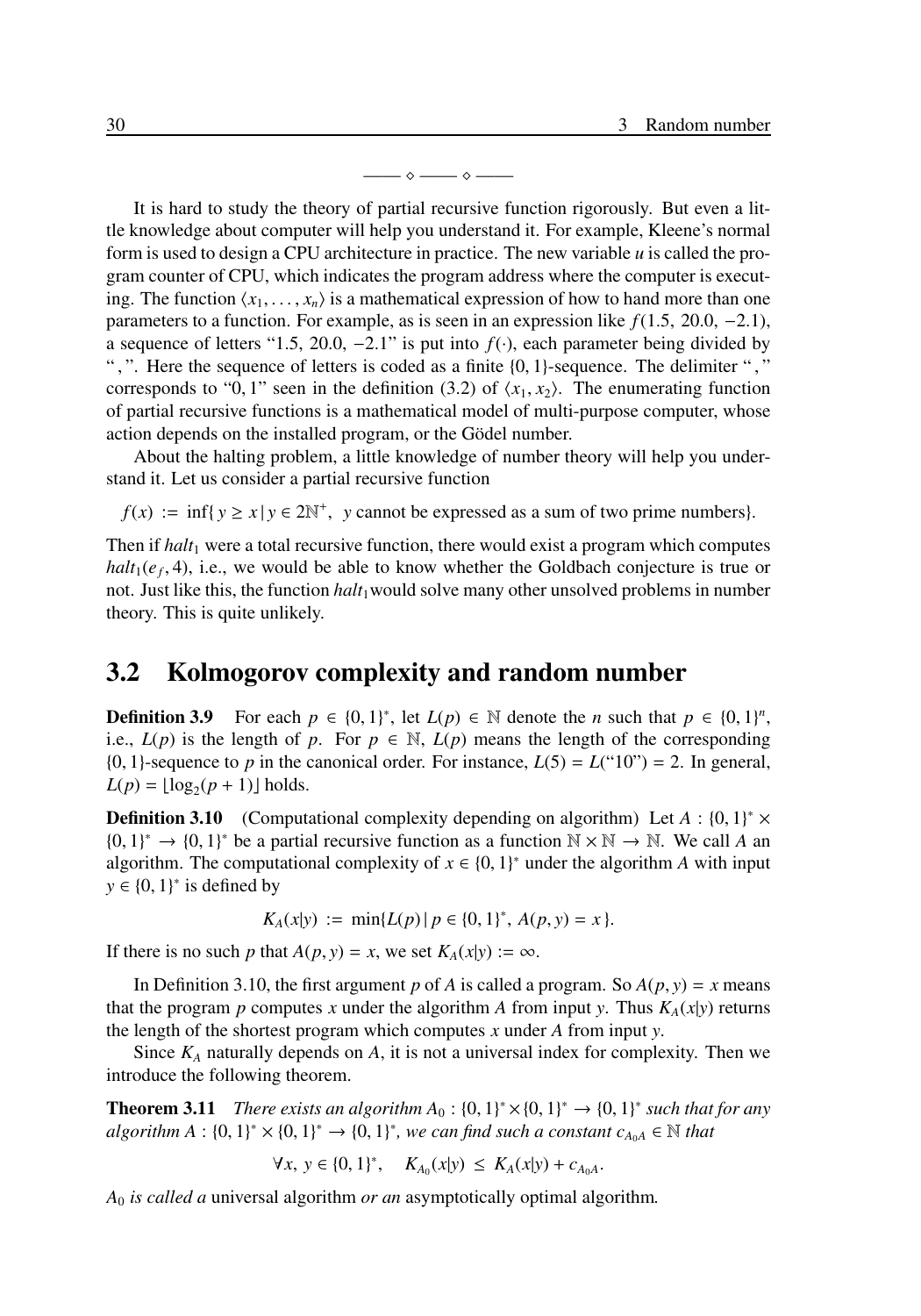*Proof.* Using  $univ_2$ , define an algorithm  $A_0$  by

$$
A_0(z, y) := univ_2((z)_1, (z)_2, y), \qquad z, y \in \{0, 1\}^*.
$$

If *z* is not of the form  $z = \langle e, p \rangle$ , we do not define  $A_0(z, y)$ . Since  $A_0(\langle e_A, p \rangle, y) = A(p, y)$ , it follows from (3.2) that

$$
\forall x, y \in \{0, 1\}^*, \quad K_{A_0}(x|y) \leq K_A(x|y) + 2L(e_A) + 2.
$$

Therefore with  $c_{A_0A} := 2L(e_A) + 2$ , the theorem holds. □

If  $A_0$  and  $A'_0$  are two universal algorithms, there exists a constant  $c > 0$  such that

$$
\forall x, y \in \{0, 1\}^*, \quad \left| K_{A_0}(x|y) - K_{A'_0}(x|y) \right| < c. \tag{3.4}
$$

This means that when  $K_{A_0}(x|y)$  and  $K_{A'_0}(x|y)$  are much greater than *c*, their difference can be ignored.

**Definition 3.12** We fix an universal algorithm  $A_0$ , and define

$$
K(x|y) := K_{A_0}(x|y), \quad x, y \in \{0, 1\}^*.
$$

We call  $K(x|y)$  the computational complexity of x given y. In particular, when y is the empty word, we write it as  $K(x)$  and call it the *Kolmogorov complexity*  $\tau^7$  of x.

Both  $K(x|y)$  and  $K(x)$  are defined for all  $x, y \in \{0, 1\}^*$  and they take finite values.

**Theorem 3.13** *(i) There exists a constant*  $c > 0$  *such that* 

$$
\forall n \in \mathbb{N}^+, \ \forall x \in \{0, 1\}^n, \ \forall y \in \{0, 1\}^*, \quad K(x|y) \le n + c.
$$

*(ii)* If  $n > c' > 0$ *, then we have* 

$$
\forall y \in \{0, 1\}^*, \quad #\{x \in \{0, 1\}^n \mid K(x|y) \ge n - c'\} > 2^n - 2^{n - c'}.
$$

*Proof.* (i) For an algorithm  $A(x, y) := p_1^2(x, y) = x$ , we have  $K_A(x|y) = n$  for  $x \in \{0, 1\}^n$ . Consequently, Theorem 3.11 implies  $K(x|y) \le n + c$ . (ii) The number of *p*'s such that  $L(p) < n - c'$  is equal to  $2^0 + 2^1 + \cdots + 2^{n-c'-1} = 2^{n-c'} - 1$ , and hence the number of *x*'s  $\in \{0, 1\}^*$  such that  $K(x|y) < n - c'$  is at most  $2^{n-c'} - 1$ . Thus (ii) holds.<sup>†8</sup>

Since  $K(x)$  is a special case of  $K(x|y)$ , the assertions (i) and (ii) of Theorem 3.13 are valid for  $K(x)$  as well. Therefore when *n* is so large that the constant *c* can be ignored,  $K(x) \approx n$  holds for almost all  $x$ 's  $\in \{0, 1\}^n$ . If  $x \in \{0, 1\}^n$  satisfies  $K(x) \approx n$ , it is called a *random number*. †9

<sup>&</sup>lt;sup>†7</sup>It is also called the Kolmogorov-Chaitin complexity, algorithmic complexity, description complexity, . . . etc.

<sup>&</sup>lt;sup>†8</sup>These assertions (i) and (ii) have been essentially discussed in § 2.3.

<sup>&</sup>lt;sup>†9</sup>Since the value of  $K(x)$  has an ambiguity (3.4), the definition of random number should remain a little bit ambiguous like this.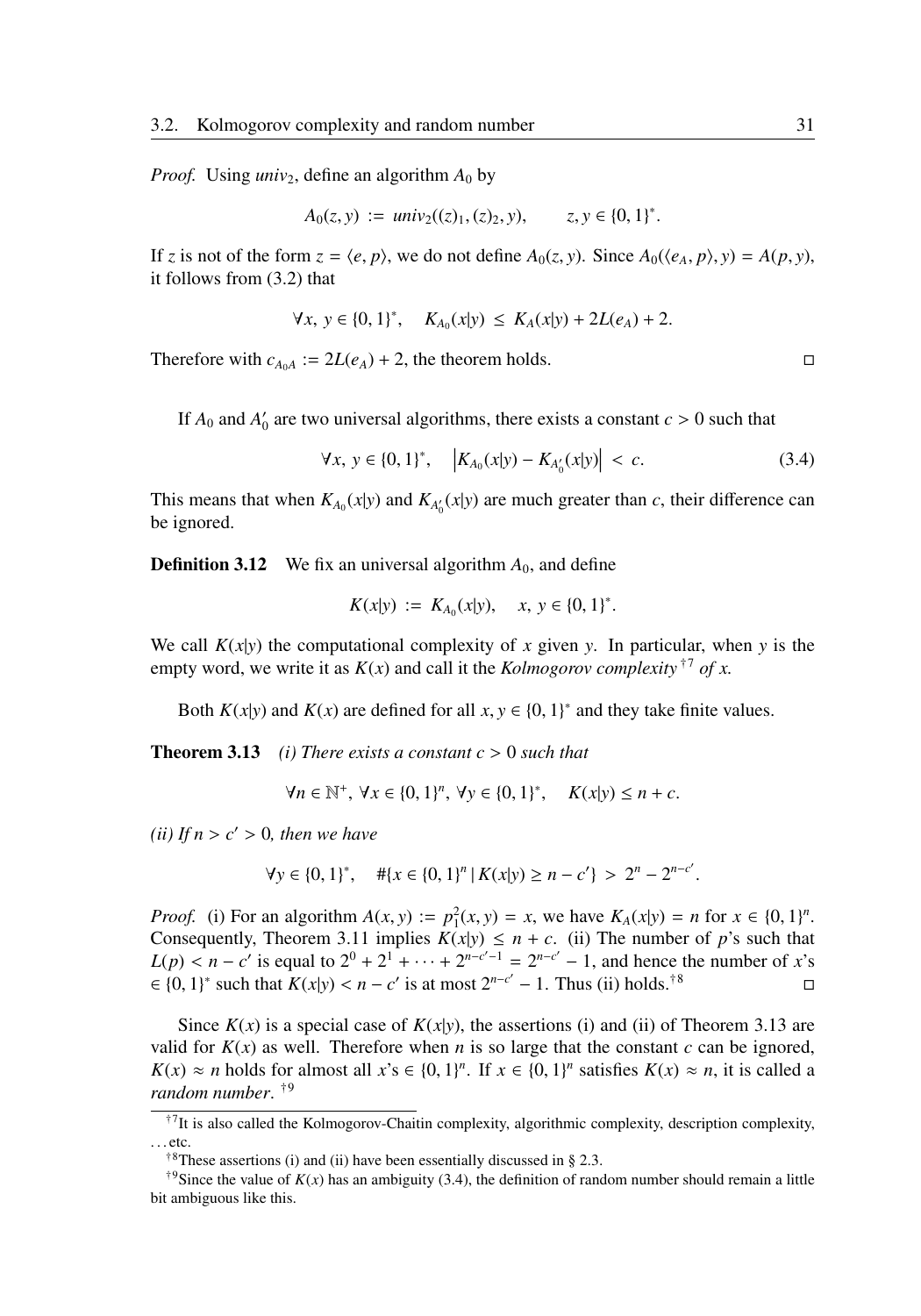**Example 3.14** The world record of computation of  $\pi$  is 2.576,980,370,000 decimal digits or approximately 8,560,543,490,000 bits (as of August 2009). Since the program that produced the record is much shorter than this, the {0, 1}-sequence of  $\pi$  in its dyadic expansion up to 8,560,543,490,000 digit is not a random number.

As is seen in Example 3.14, we know some  $x$ 's  $\in \{0, 1\}^*$  which can be proved nonrandom. However we know no concrete example of random numbers. Indeed, the following theorem implies that there is no algorithm to judge whether a given  $x \in \{0, 1\}^n$ ,  $n \gg 1$ , is random or not.

**Theorem 3.15** *For each*  $y \in \{0, 1\}^*$ , the function  $K(\bullet|y)$  is not a total recursive function, *in particular, neither is K*(*x*)*.*

*Proof.* Let us identify  $\{0, 1\}^*$  and N. Fix  $y \in \{0, 1\}^*$ . We show the theorem by contradiction. Suppose that  $K(\bullet|y)$  is a total recursive function. Then a function  $\psi(x) :=$  $\min\{z \in \mathbb{N} \mid K(z|y) \ge x\}, x \in \mathbb{N},$  is also a total recursive function. We see  $x \le K(\psi(x)|y)$  by definition. Define an algorithm *A* by  $A(p, y) := \psi(\langle p, y \rangle)$ . Then we have

$$
K_A(\psi(x)|y) = \min\{L(p) | p \in \mathbb{N}, \psi(\langle p, y \rangle) = \psi(x)\},
$$

and consequently, for infinitely many *x* of the form  $x = \langle p, y \rangle$ , it holds that  $K_A(\psi(x)|y) \leq$  $L(p) \le L(x)$ . Therefore by Theorem 3.11, we know that there exists a constant  $c > 0$  such that for infinitely many *x*,

$$
x \le K(\psi(x)|y) \le L(x) + c. \tag{3.5}
$$

But this is impossible for  $x \gg 1$ , because  $L(x) = \lfloor \log_2(x + 1) \rfloor$ .

Let us see a relation between Theorem 3.15 and Theorem 3.8. The following function *complexity* seems to compute  $K(x|y)$ .

```
function complexity(x: \{0, 1\}^*): integer;
begin
   Let l := 1.
   Repeat what follows below, and increase l by 1,
      Repeat what follows below for all z \in \{0, 1\}^l,
         If z is a Gödel number, then
            If A_0(z, y) = x, then output l, and stop.
```

```
end;
```
Starting from the shortest program *z*, the function *complexity* executes every program *z* to check whether it computes *x* from the input *y* or not, and stops if it does. But the program does not necessarily stop. Indeed, for sufficiently long *x*, it must fall into an infinite loop before  $K(x|y)$  is computed, which cannot be avoided in advance because of Theorem 3.8.

Theorem 3.16 *There exists a primitive recursive function K*′ (*t*, *x*, *y*) *such that*  $f(t)$  *for each t*,  $x, y \in \mathbb{N}$ *, we have*  $K'(t, x, y) \ge K(x|y)$ *,* (*ii*) *for each*  $x, y \in \mathbb{N}$ *,*  $K'(t, x, y)$  *converges decreasingly to*  $K(x|y)$  *as*  $t \to \infty$ *.*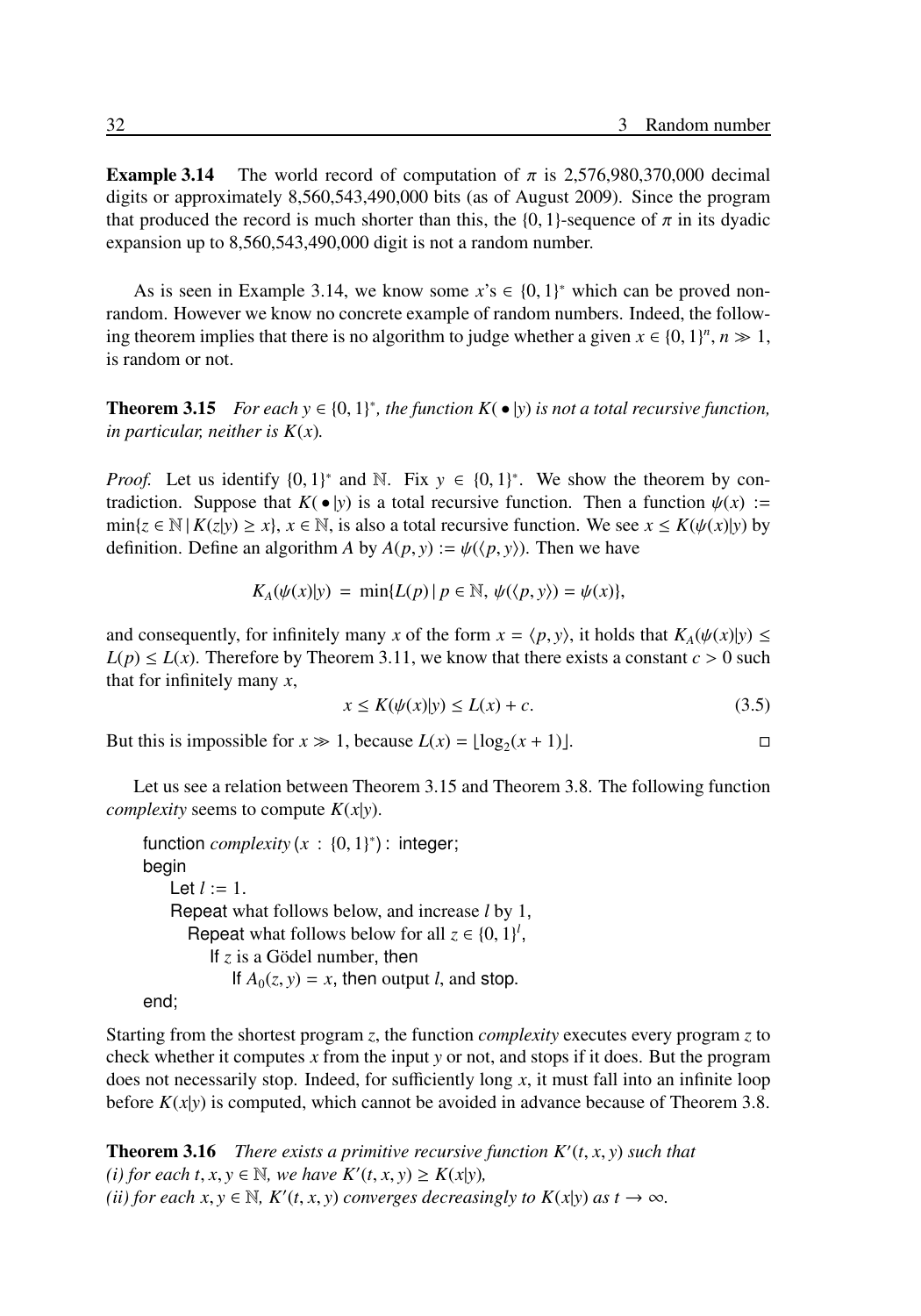*Proof.* Let  $c > 0$  be a constant such that  $K(x|y) = K_{A_0}(x|y) < L(x) + c$ , and let

$$
A_0(p, y) = g(p, y, \mu_z(q(p, y, z))),
$$

be Kleene's normal form of the universal algorithm  $A_0$ , where  $g, q : \mathbb{N}^3 \to \mathbb{N}$  are some primitive recursive functions. For each  $t \in \mathbb{N}$ , we define<sup>†10</sup>

$$
\mu_{z < t}(q(p, y, z)) := \min\left(\{z < t \mid q(p, y, z) = 0\} \cup \{t\}\right), \quad p, y \in \mathbb{N}.
$$

Note that this is a primitive recursive function as a function of  $(t, p, y) \in \mathbb{N}^3$ . Let

$$
g'(t, p, y, z) := \begin{cases} g(p, y, z) & (z < t), \\ 0 & (z \ge t), \end{cases}
$$
  
 
$$
A(t, p, y) := g'(t, p, y, \mu_{z < t}(q(p, y, z))).
$$

Then  $A(t, p, y)$  is also a primitive recursive function. Finally define

$$
K'(t, x, y) := \min\left(\left\{L(p) \,|\, p \in \mathbb{N}, L(p) < L(x) + c, A(t, p, y) = x\right\} \cup \left\{L(x) + c\right\}\right),
$$

which is what we wish to get.  $□$ 

## 3.3 Test and Martin-Löf's theorem

In mathematical statistics, whether an individual {0, 1}-sequence is random or not, i.e., whether it can be regarded as a generic sample of coin tossing process or not, is judged by tests. But the totality of all tests is not consistent.

**Example 3.17** (Inconsistency of tests) For elements of  $\{0, 1\}^n$ , let us consider  $n - 9$  tests  $U^{(1)}, \ldots, U^{(n-9)}$  corresponding to rejection regions

$$
R^{(j)} := \{ (x_1, \ldots, x_n) \in \{0, 1\}^n \mid (x_j, x_{j+1}, \ldots, x_{j+9}) = (0, \ldots, 0) \}, \quad j = 1, \ldots, n-9.
$$

The significance levels of each  $U^{(j)}$  are all  $2^{-10}$ . Now, let us assume that an  $x \in \{0, 1\}^n$  is accepted by all of these tests. Then the test *U* corresponding to the following rejection region

$$
R := \{ (x_1, \ldots, x_n) \in \{0, 1\}^n \mid 1 \le \forall \ j \le n-9, \quad (x_j, x_{j+1}, \ldots, x_{j+9}) \neq (0, \ldots, 0) \}
$$

rejects *x*, although its significance level is arbitrarily small if we take *n* large. This means that every *x* is rejected by some  $U^{(1)}, \ldots, U^{(n-9)}$  or *U*.

To avoid this inconsistency, adjusting the significance levels of all tests, Martin-Löf constructed a so-called universal test (Theorem 3.19), and showed that for each  $x \in \{0, 1\}^n$ , being a random number in the sense of the last section is equivalent to being accepted by the universal test (Theorem 3.20).

<sup>&</sup>lt;sup>†10</sup> $\mu_{z \lt t}$  is called a bounded  $\mu$ -operation.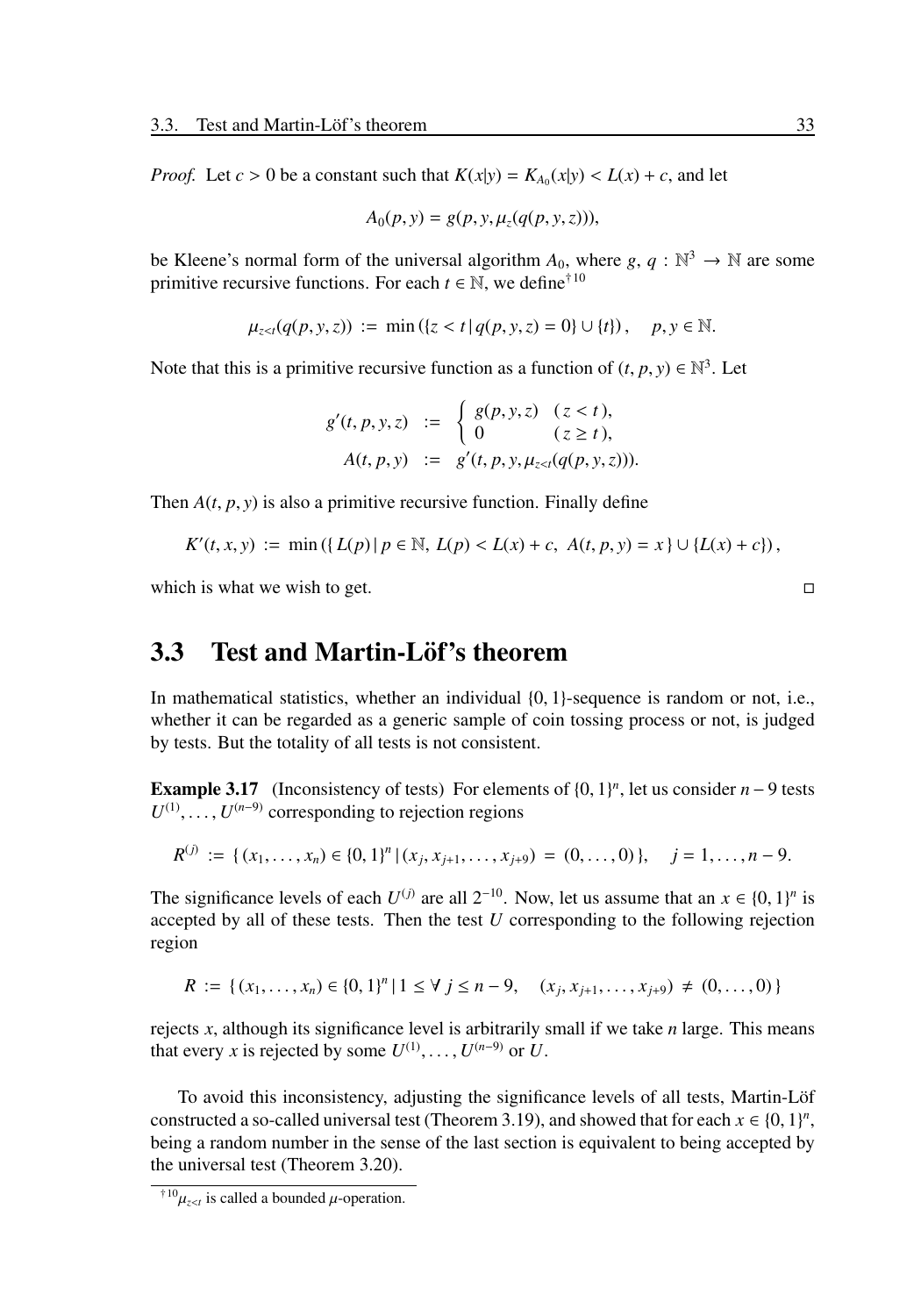#### 3.3.1 Formulation of test and universal test

We first give a general definition of tests.

**Definition 3.18** We call  $U \subset \mathbb{N} \times \{0, 1\}^*$  a *test*<sup>†11</sup> if (i)  $U$  is a recursively enumerable set, (ii) setting  $U_m := \{x \in \{0, 1\}^* \mid (m, x) \in U\}$ , we have  $U_m ⊃ U_{m+1}, m ∈ ℕ$ , (iii) # ( $U_m \cap \{0, 1\}^n$ ) ≤ 2<sup>*n*−*m*</sup>, *n* > *m* ≥ 0,  $(iv) (0, 0 (= empty word)) ∈ U.<sup>†12</sup>$ For each test *U*, we define a function

$$
m_U(x) := \max\{m \in \mathbb{N} \mid x \in U_m\}.\tag{3.6}
$$

Here  $U_m$  is regarded as a rejection region of the test *U* of significance level  $\leq 2^{-m}$ . Accordingly we can say; the smaller  $m_U(x)$  is, the more easily *x* is accepted by *U*, i.e., the more random *x* is.

Theorem 3.19 *([26]) There exists a test V, which is called a* universal test*, such that for any test U, there exists such a constant*  $c = c_{VU} \in \mathbb{N}$  *that* 

$$
\forall m \in \mathbb{N}, \qquad U_{m+c} \subset V_m,\tag{3.7}
$$

*i.e., those x's* ∈ {0, 1} ∗ *rejected by U with significance level* 2 <sup>−</sup>*m*−*<sup>c</sup> are rejected by V with significance level* 2 −*m .*

*Proof.* We first show an idea of the proof. Let  ${U_e}_{e \in \mathbb{N}}$  be some enumeration of the set of all tests. Define  $V_m \subset \{0, 1\}^*, m \in \mathbb{N}$ , by

$$
V_m := \bigcup_{e \in \mathbb{N}} (U_e)_{m+e+1}, \quad \text{where } (U_e)_{m+e+1} := \{x \mid (m+e+1, x) \in U_e\}.
$$

Then  $V_{m+1} \subset V_m$  is obvious, and for any test *U*, there exists an *e* such that  $U = U_e$  and that  $U_{m+e+1} = (U_e)_{m+e+1} \subset V_m$ . Moreover, we see

$$
\#(V_m \cap \{0,1\}^n) \le \sum_{e \in \mathbb{N}} \#((U_e)_{m+e+1} \cap \{0,1\}^n) \le \sum_{0 \le e \le n-m-1} 2^{n-m-e-1} = 2^{n-m} - 1.
$$

Thus

$$
V := \bigcup_{m \in \mathbb{N}} \{ (m, x) \mid x \in V_m \}
$$

is a universal test, if it is recursively enumerable.

Let us realize the above idea. Let

$$
univ_1(e,k) = g(e,k,\mu_z(q(e,k,z))), \quad e,k \in \mathbb{N},
$$

<sup>†</sup><sup>11</sup>Tests defined here are generalization or abstraction of usual statistical tests. But they are not practical ones.

 $\frac{12}{12}$ The condition (iv) is not essential, and may be removed. But we here assume it to make the proof of Theorem 3.19 simpler.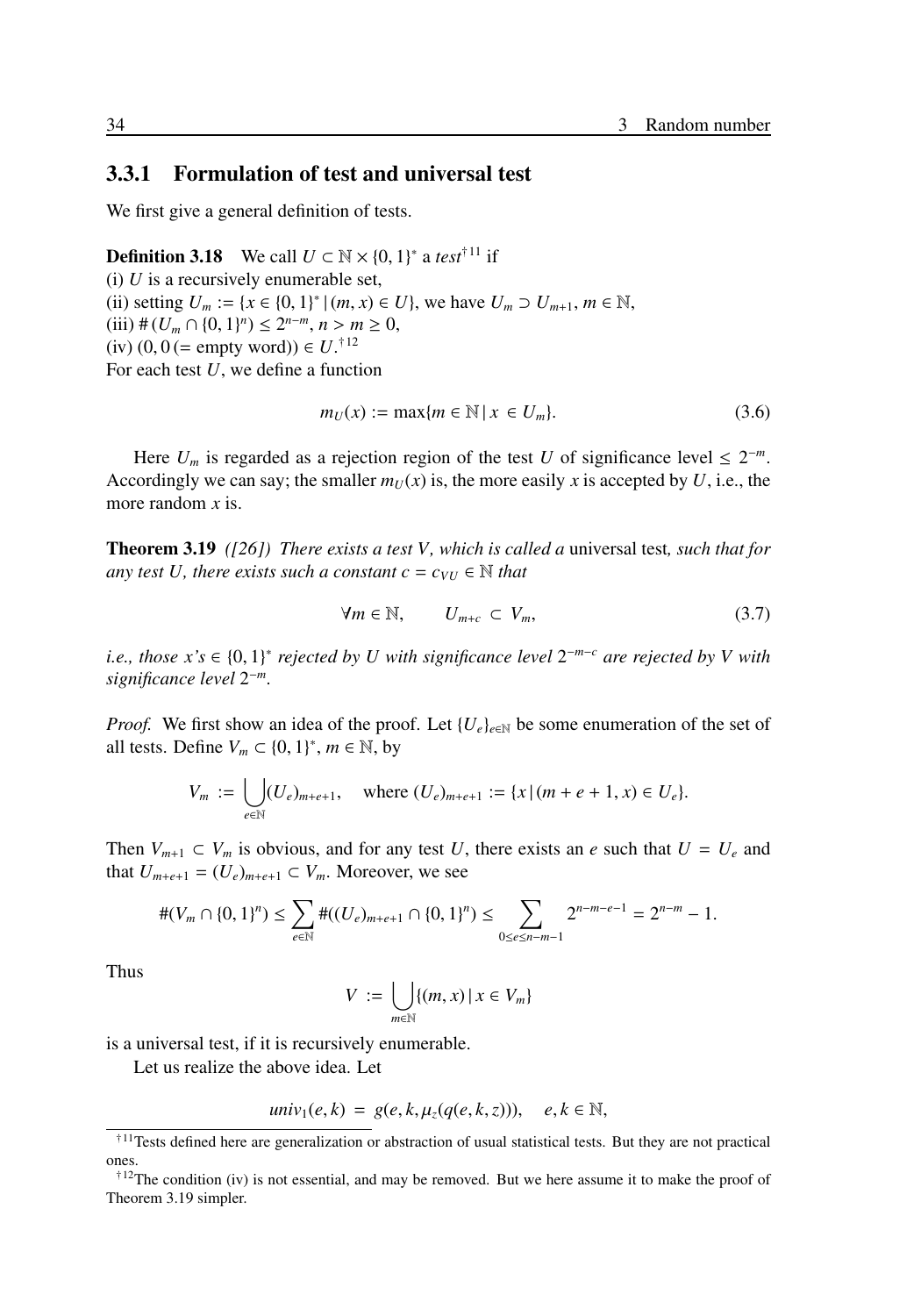be Kleene's canonical form of the universal function  $univ_1$ , where *g* and *q* are some primitive recursive functions. For each  $t \in \mathbb{N}$ , we define a primitive recursive function  $\psi: \mathbb{N}^3 \to \mathbb{N}$  by

$$
\psi(e,t,k) := g(e,k,\mu_{z
$$

We next define a primitive recursive function  $\psi': \mathbb{N}^3 \to \mathbb{N} \times \{0,1\}^*$  as follows; for  $e, t, k \in \mathbb{N}$ , let  $y := \psi(e, t, k)$ , and let

$$
\psi'(e, t, k) := \begin{cases} ((y)_1, (y)_2) & (\mu_{z < t}(q(e, k, z)) < t \text{ and } y \in G^2(\mathbb{N}^2)), \\ (0, 0) & \text{(otherwise).} \end{cases}
$$

Now, for each  $e, t \in \mathbb{N}$ , let

$$
\widetilde{U}_{e,t} := \{ (m',x) \, | \, m' \leq m, \text{ where } \psi'(e,t,k) =: (m,x), \, k < t \} \subset \mathbb{N} \times \{0,1\}^*,
$$

and let

$$
U_{e,0} := \{(0,0)\},
$$
  
\n
$$
U_{e,t+1} := \begin{cases} U_{e,0} \cup \widetilde{U}_{e,t+1} & (U_{e,0} \cup \widetilde{U}_{e,t+1} \text{ is a test}), \\ U_{e,t} & (\text{otherwise}), \end{cases} t \in \mathbb{N}.
$$

It is easy to see that  ${U_{e,t}}_{t \in \mathbb{N}}$  is an increasing sequence of tests, and that the limit  $U_e$  :=  $\bigcup_{t \in \mathbb{N}} U_{e,t}$  is also a test. On the other hand, for any test *U*, there exists an *e* such that  $U = U_e$ .

Now, set

$$
V_m := \bigcup_{e \in \mathbb{N}} (U_e)_{m+e+1} = \bigcup_{t \in \mathbb{N}} \bigcup_{e \in \mathbb{N}} (U_{e,t})_{m+e+1}, \quad m \in \mathbb{N},
$$

and

$$
V := \bigcup_{m \in \mathbb{N}} \{ (m, x) \mid x \in V_m \} = \bigcup_{m \in \mathbb{N}} \bigcup_{t \in \mathbb{N}} \{ (m, x) \mid x \in (U_{e,t})_{m+e+1} \}
$$
  
= 
$$
\bigcup_{m \in \mathbb{N}} \bigcup_{t \in \mathbb{N}} \bigcup_{e \in \mathbb{N}} \{ (m, x) \mid (m + e + 1, x) \in U_{e,t} \},
$$

which is a universal test, if it is recursively enumerable. Let us construct a partial recursive function  $f : \mathbb{N} \to \mathbb{N} \times \{0, 1\}^*$  that enumerates *V*. Let  $n \in \mathbb{N}$ . If  $n \in G^4(\mathbb{N}^4)$ , we set *m* :=  $(n)$ <sub>1</sub>,  $e$  :=  $(n)$ <sub>2</sub>,  $t$  :=  $(n)$ <sub>3</sub>, and  $x$  :=  $(n)$ <sub>4</sub>. Using  $\psi'$ , we can enumerate each set of  $\{U_{e,s}\}_{s\leq t}$ , accordingly the set  $U_{e,t}$  as well, and we can check if  $(m+e+1, x) \in U_{e,t}$  holds. If it does, we define  $f(n) := (m, x)$ . The function f thus defined is a partial recursive function,<sup>†13</sup> which enumerates *V*. Hence *V* is a recursively enumerable set.  $\Box$ 

The inclusion relation (3.7) can be rewritten as

$$
m_U(x) \le m_V(x) + c. \tag{3.8}
$$

In particular, if *V* and *V'* are universal tests, there exists a constant  $c > 0$  depending only on *V* and *V* ′ such that

$$
\forall x \in \{0, 1\}^*, \qquad |m_V(x) - m_{V'}(x)| < c.
$$

Namely, they can have only a constant difference. Now, we fix a universal test *V* and write  $m_V(x)$  simply as  $m(x)$ .

<sup>†</sup><sup>13</sup>The enumeration algorithm such as *f* is often called *dovetailing*.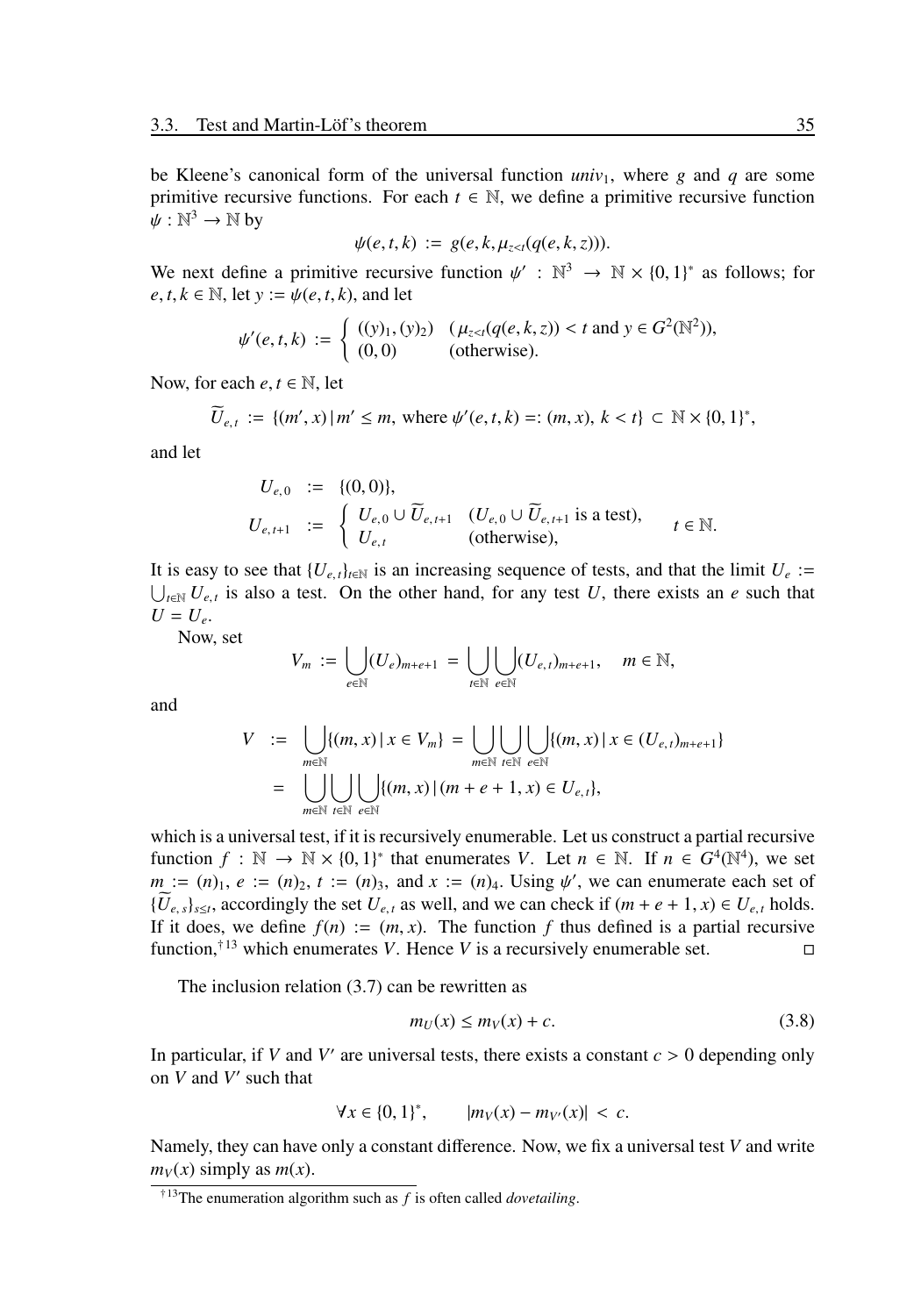#### 3.3.2 Martin-Löf's theorem

**Theorem 3.20** *([26])* There exists a constant  $c > 0$  such that

$$
\forall x \in \{0, 1\}^*, \qquad |L(x) - K(x|L(x)) - m(x)| \le c. \tag{3.9}
$$

*Proof. Step 1*. The proof of  $L(x) - K(x|L(x)) \le m(x) + c$ : Set

$$
U := \{(m, x) | K(x|L(x)) < L(x) - m\}.
$$

If *U* is a test, we have

$$
m_U(x) = L(x) - K(x|L(x)) - 1,
$$

and hence (3.8) implies  $m(x) + c > L(x) - K(x|L(x))$  for some constant  $c > 0$ .

Let us show that  $U$  is a test. It is obvious that  $U$  satisfies the condition (ii) of Definition 3.18. (iii) follows from Theorem 3.13(ii). Now we have only to show (i), i.e., that *U* is a recursively enumerable set.<sup>†14</sup> Using the primitive recursive function *K'* of Theorem 3.16, we set  $K''(t, x) := K'(t, x, L(x))$ . Then  $K''(t, x)$  is a primitive recursive function converging decreasingly to  $K(x|L(x))$  as  $t \to \infty$ , in particular, for each *x*, there exists a  $t_x > 0$  such that  $K''(t, x) = K(x|L(x))$  if  $t \ge t_x$ . Hence, by a primitive recursive function

$$
x \stackrel{\bullet}{-} y := \begin{cases} x - y & (x > y), \\ 0 & (x \le y), \end{cases}
$$

*U* can be written as

$$
U = \{(m, x) | \exists t \text{ s.t. } K''(t, x) - (L(x) - m - 1) = 0 \},
$$
\n(3.10)

which is recursively enumerable by Theorem 3.5(iv).

*Step 2.* The proof of  $K(x|L(x)) \le L(x) - m(x) + c$ : Let  $\phi$  be a primitive recursive function which enumerates the universal test *V* (Theorem 3.5(ii)), i.e.,  $\phi(\mathbb{N}) = V$ . Here we may assume that  $\phi$  is injective. By using  $\phi$ , define an algorithm  $A: \{0, 1\}^* \times \{0, 1\}^* \to$ {0, 1}<sup>\*</sup> as follows. Let  $\phi$ (*i*) =: (*m*<sub>*i*</sub>, *x*<sub>*i*</sub>) ∈ *V*. First, define

$$
A(\underbrace{0 \dots 00}_{L(x_1)-m_1}, L(x_1)) := x_1.
$$

Next, if  $(m_1, L(x_1)) = (m_2, L(x_2))$ , then define

$$
A(\underbrace{0\ldots 01}_{L(x_2)-m_2}, L(x_2)) := x_2,
$$
\n(3.11)

and if  $(m_1, L(x_1)) \neq (m_2, L(x_2))$ , define

$$
A(\underbrace{0\ldots 00}_{L(x_2)-m_2},L(x_2)) := x_2.
$$

<sup>&</sup>lt;sup>†14</sup>If  $K(x|L(x))$  were a total recursive function, by Theorem 3.5(v), we would see that *U* is recursively enumerable (cf. (3.10) below). But a similar argument as the proof of Theorem 3.15 shows that  $K(x|L(x))$ is not recursive, and hence we need the argument below.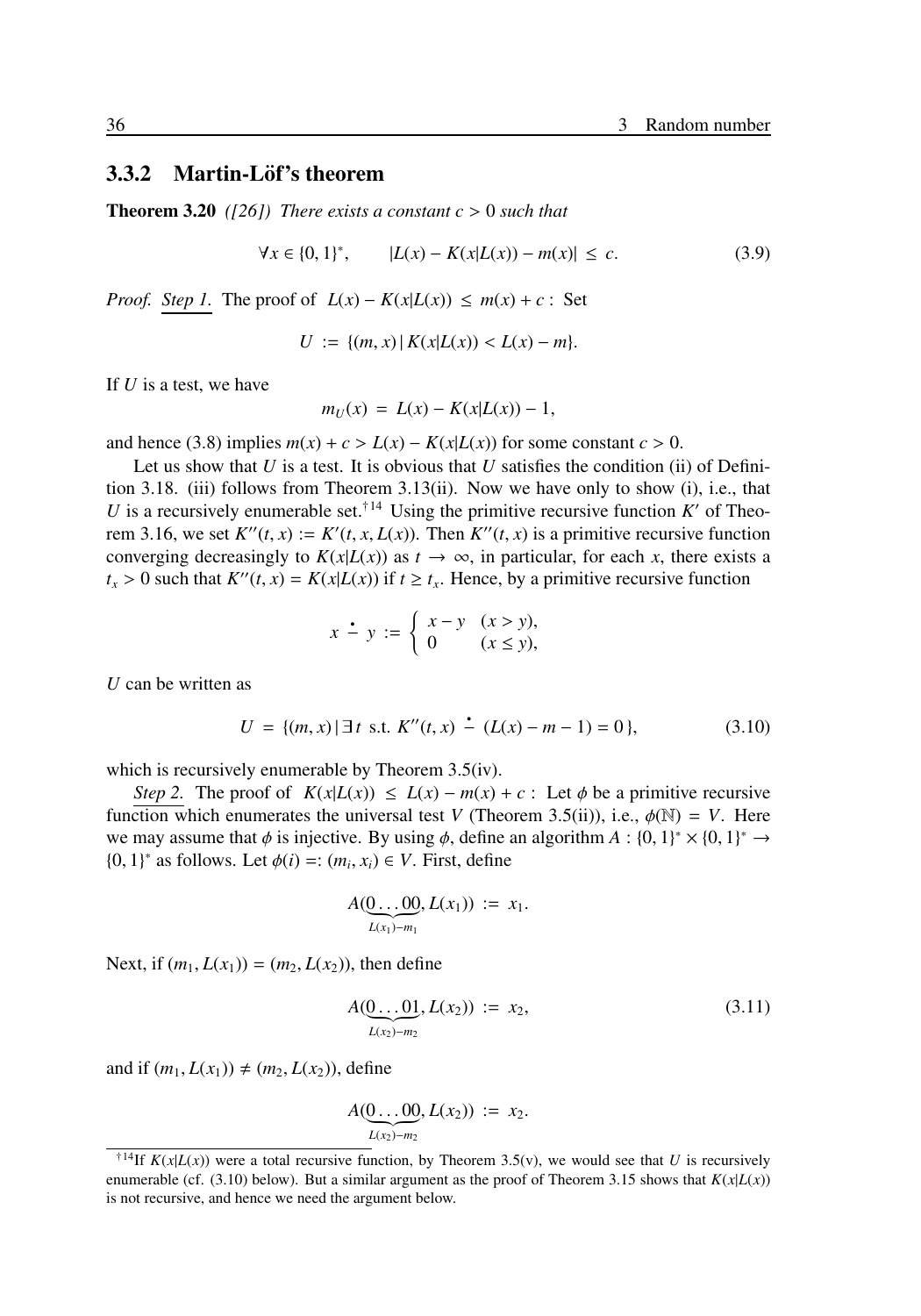In this way, continue to define A. Since V is a test, the number of  $(m, x)$ 's having the same value (*m*, *L*(*x*)) is at most  $2^{L(x)-m}$ , they can be described by programs with length less than  $L(x) - m$  bits. Thus *A* is certainly well-defined. Then obviously,

$$
K_A(x|L(x)) = L(x) - m(x),
$$

from which  $K(x|L(x)) \le L(x) - m(x) + c$  follows. □

The inequality (3.9) reads "When  $L(x)$  is so large that *c* is negligible,  $K(x|L(x))$  and  $L(x)$  are close to each other, if and only if  $m(x)$  is small." In a word, x is random, if and only if  $K(x|L(x)) \approx L(x)$ .

## 3.4 Kolmogorov complexity and entropy

Suppose that a random variable *X* has a discrete distribution

$$
Pr(X = a_i) = p_i, \quad i = 1, 2, ..., M, \quad (a_i \neq a_j, \text{ if } i \neq j).
$$

Then

$$
H(X) := -\sum_{i=1}^{M} p_i \log_2 p_i \ge 0
$$

is called the *entropy* of *X*. For example, let us consider general (including "unfair") coin tossing process; let  $\{X_i^{(p)}\}$  $\binom{p}{i}$ <sub> $i=1$ </sub>,  $0 < p < 1$ , be an i.i.d. sequence whose common distribution is given by  $Pr(X_1^{(p)} = 1) = p$ ,  $Pr(X_1^{(p)} = 0) = q := 1 - p$ . Then we see

$$
H\left(\{X_i^{(p)}\}_{i=1}^n\right) = -\sum_{x \in \{0,1\}^n} \Pr\left(\{X_i^{(p)}\}_{i=1}^n = x\right) \log_2 \Pr\left(\{X_i^{(p)}\}_{i=1}^n = x\right)
$$
  

$$
= -\sum_{r=0}^n \Pr(S_n = r) \log_2 p^r q^{n-r}, \quad S_n := \sum_{i=1}^n X_i,
$$
  

$$
= -\sum_{r=0}^n \Pr(S_n = r) (r \log_2 p + (n-r) \log_2 q)
$$
  

$$
= -\mathbf{E} \left[S_n \log_2 p + (n - S_n) \log_2 q\right]
$$
  

$$
= n(-p \log_2 p - q \log_2 q),
$$

where the last equality follows from  $\mathbf{E}[S_n] = np^{1/15}$  In what follows in this section, we define

$$
h(p) := -p \log_2 p - q \log_2 q.
$$

 $\{X_i^{(1/2)}\}_{i=1}^n$  is a "fair" coin tossing process, which is distributed uniformly in  $\{0, 1\}^n$ , and has the maximum entropy; for any *p*, it holds that

$$
H\left(\{X_i^{(p)}\}_{i=1}^n\right) \le H\left(\{X_i^{(1/2)}\}_{i=1}^n\right) = nh(1/2) = n.
$$

<sup>&</sup>lt;sup>†15</sup>Note that the entropy of a stationary process is usually defined by the entropy  $H\left(\{X_i^{(p)}\}_{i=1}^n\right)$  divided by the length *n*.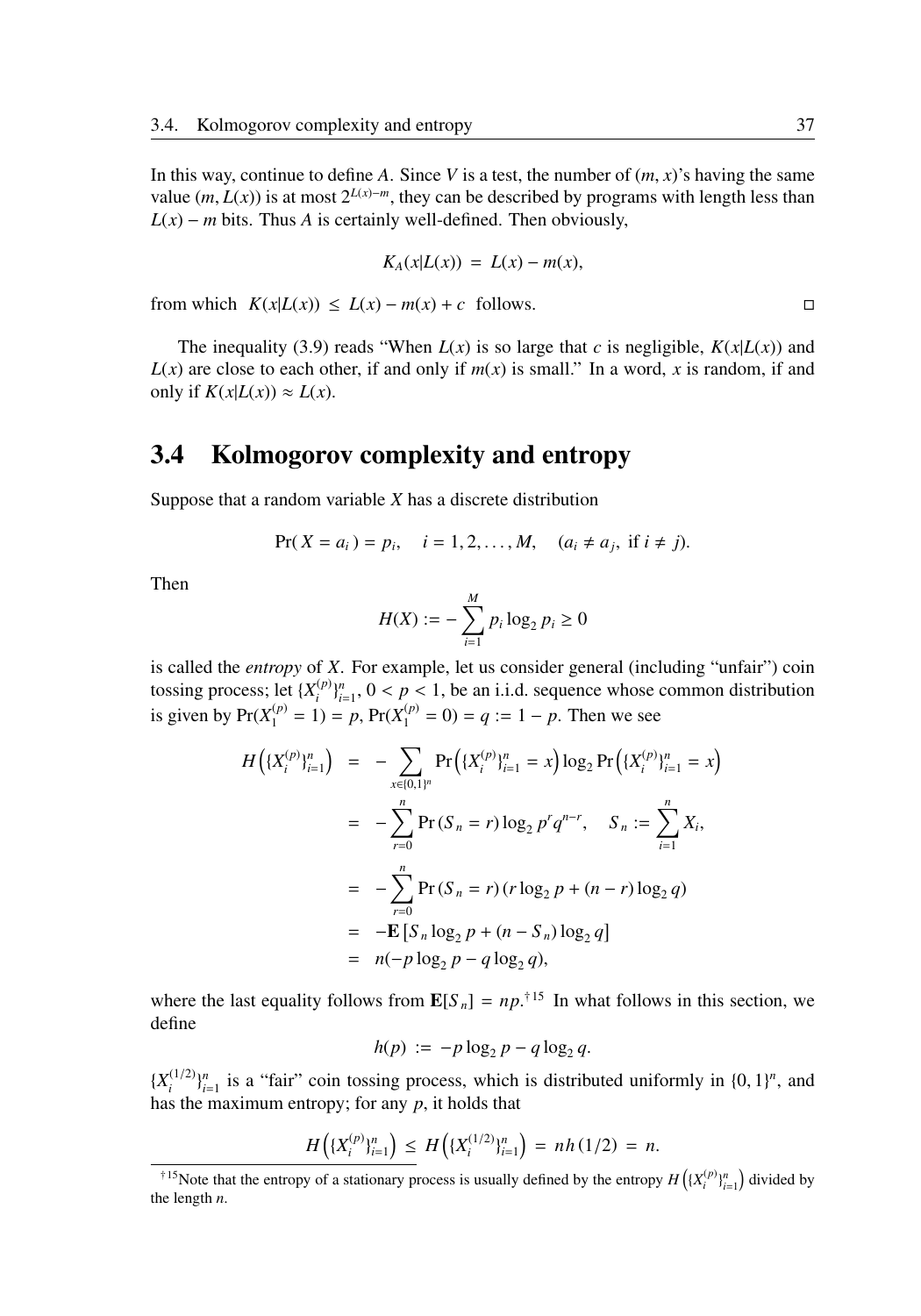Roughly speaking, *H*(*X*) indicates approximate length of the fair coin tossing process from which *X* is constructed (Macmillan's theorem, cf. [33]). On the other hand, the Kolmogorov complexity  $K(x)$ ,  $x \in \{0, 1\}^*$ , is the length of the shortest program that produces *x*. Kolmogorov's insight revealed the profound relation between them, and he himself called  $K(x)$  the "entropy of x". The following lemma and theorem make their relation clear.

**Lemma 3.21** *(cf. [54])* Suppose that  $x = (x_1, x_2, ..., x_n) \in \{0, 1\}^n$  satisfies  $\sum_{i=1}^n x_i = np$ . *Then there exists a constant c* > 0 *independent of n and x such that*

$$
K(x) \le nh(p) + \frac{7}{2}\log_2 n + c.
$$

*Proof.* The number of elements of  $\{0, 1\}^n$  satisfying the condition of the lemma is  $\binom{n}{np}$ . Among them, let x be the  $n_1$ -th element in the canonical order. Let A be an algorithm which produces *x* from *n*, *np* and  $n_1$ , i.e.,

$$
A(\langle n, np, n_1 \rangle, 0) = x.
$$

Then we have

$$
K_A(x) = L(\langle n, np, n_1 \rangle)
$$
  
= 2L(n) + 2 + 2L(np) + 2 + L(n<sub>1</sub>)  

$$
\leq 2\lfloor \log_2(n+1) \rfloor + 2\lfloor \log_2(np+1) \rfloor + \left\lfloor \log_2 \binom{n}{np} + 1 \right\rfloor + 4.
$$

By Stirling's formula *n*! ∼ *n ne* −*n* √ 2π*n*,

$$
\binom{n}{np} = \frac{n!}{(np)!(nq)!} \sim \frac{1}{\sqrt{2\pi npq}} \cdot \frac{1}{p^{np}q^{nq}}, \quad n \gg 1,
$$

i.e.,

$$
\log_2 \binom{n}{np} \approx -\frac{1}{2} (\log_2 2\pi pq + \log_2 n) - np \log_2 p - nq \log_2 q, \quad n \gg 1.
$$

From these, it follows that for some  $c' > 0$ ,

$$
K_A(x) \le nh(p) + \frac{7}{2}\log_2 n + c'.
$$

By Theorem 3.11, taking a new  $c > c'$ ,

$$
K(x) \le nh(p) + \frac{7}{2}\log_2 n + c.
$$

Let  $n \gg 1$ . As was mentioned above, the number of all elements *x* satisfying the condition of Lemma 3.21 is  $\binom{n}{np}$ , which is about

$$
nh(p) - \frac{1}{2}\log_2 n - \frac{1}{2}\log_2 2\pi pq
$$

□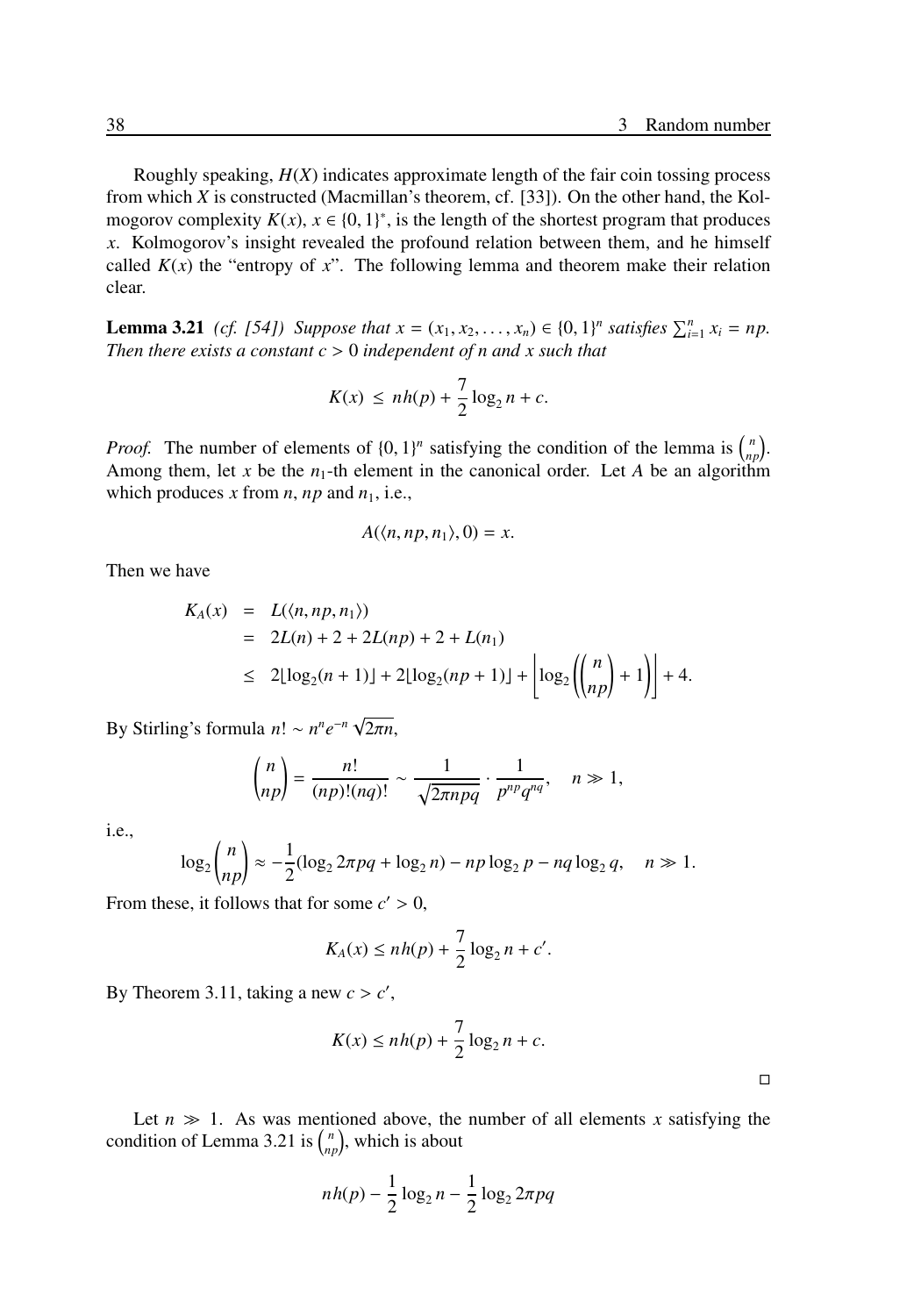bit number. Consequently, by a similar argument as Theorem 3.13(ii), almost all elements *x* satisfying the condition of Lemma 3.21 satisfy

$$
K(x) \ge nh(p) - \frac{1}{2}\log_2 n - \frac{1}{2}\log_2 2\pi pq - c'', \quad c'' > 0.
$$

From this fact, Lemma 3.21, and the weak law of large numbers

$$
\forall \varepsilon > 0, \quad \lim_{n \to \infty} \Pr\left(\left|\sum_{i=1}^n X_i^{(p)} - np\right| \ge n\varepsilon\right) = 0,
$$

we can derive the following theorem.

**Theorem 3.22** *(cf. [54] Proposition 5.1) Let*  $0 < p < 1$ *. For any*  $\varepsilon > 0$ *, we have* 

$$
\lim_{n\to\infty}\Pr\left(\left|\frac{K\left(\{X_i^{(p)}\}_{i=1}^n\right)}{n}-h(p)\right|\geq\varepsilon\right)=0.
$$

**Remark 3.23** Let  $n \gg 1$ . Kolmogorov called  $x \in \{0, 1\}^n$  random if  $K(x) \approx n$ . But, as a matter of fact, those  $x \in \{0, 1\}^n$  such that  $K(x) \approx rn \ (0 < r < 1)$  cannot be chosen by anyone's will, either, and hence they may be called random. Therefore generic (typical) large samples of unfair coin tosses are random in this sense.

### 3.5 Infinite random sequence

Unlike the case of finite  $\{0, 1\}$ -sequences, the definition of randomness for infinite  $\{0, 1\}$ sequences has no ambiguity. It is natural to think that an infinite  $\{0, 1\}$ -sequence belonging to an event about the coin tossing process of probability 0 which is prescribed by a computable procedure, such as the exceptional set of the strong law of large numbers, is not a random sequence. Since those computable procedures are countably many, the union *N* of the events of probability 0 prescribed by those procedures is of probability 0. We call *N* the *maximal recursive null set*, and each element of *N <sup>c</sup>* a *random sequence*.

Now let us make it clear what "a computable procedure which prescribes an event of probability 0" means. For each  $y \in \{0, 1\}^*$ , let  $C(y)$  be the (cylinder) set of all infinite {0, 1}-sequences that begin with *y*, and let *P*<sup>∞</sup> be the distribution of the fair coin tossing process on  $\{0, 1\}^{\infty}$ . An event  $A \subset \{0, 1\}^{\infty}$  satisfies  $P_{\infty}(A) = 0$ , if and only if, for any  $m \in \mathbb{N}$ , there exists a sequence  $y_k^{(m)}$  $k_k^{(m)}$  ∈ {0, 1}<sup>\*</sup>,  $k = 1, 2, \ldots$ , such that

$$
U_m := \bigcup_k C(y_k^{(m)}) \supset A \tag{3.12}
$$

$$
\sum_{k} P_{\infty} \left( C(y_k^{(m)}) \right) = \sum_{k} 2^{-L(y_k^{(m)})} < 2^{-m}.\tag{3.13}
$$

Now set

$$
U := \{ (m, x) \in \mathbb{N} \times \{0, 1\}^* \mid x \in U_m \},\tag{3.14}
$$

where, without loss of generality, we may assume that

$$
(m, x) \in U
$$
,  $n \le m$ , and  $C(y) \subset C(x)$   $\implies$   $(n, y) \in U$ . (3.15)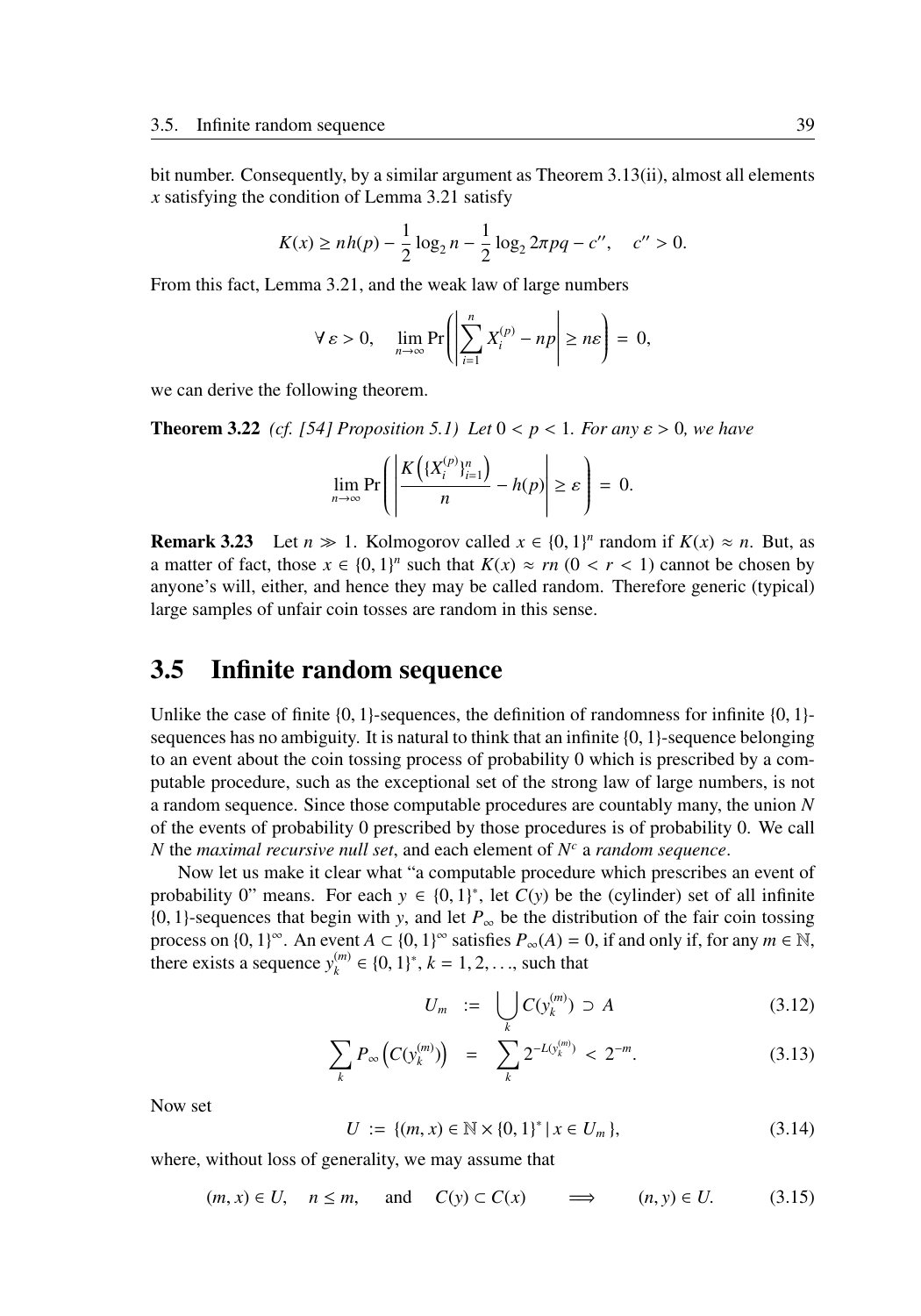Then, *A* is said to be a *recursive null set* if the *U* satisfying the conditions (3.12)∼(3.15) is a recursively enumerable set. Since  $U_m$  can be regarded as a rejection region of significance level 2<sup>−</sup>*<sup>m</sup>* of a test about infinite {0, 1}-sequences, we call *U* a *sequential test*.

Applying the enumeration theorem in a similar way as § 3.3.1, we can show that there exists a sequential test *V* such that for any sequential test *U*, it holds that

$$
\forall m \in \mathbb{N}^+, \quad U_{m+c} \subset V_m. \tag{3.16}
$$

Here  $c > 0$  is a constant depending on only *U* and *V*. We call *V* a *universal sequential test* ([26]). A universal sequential test determines a recursive null set, which is nothing but the maximal recursive null set *N*. There are more than one universal sequential tests, but *N* is uniquely determined.

**Example 3.24** The infinite  $\{0, 1\}$ -sequence  $\{d_i(\pi - 3)\}_{i=1}^{\infty}$ , the dyadic digits of  $\pi - 3$ , is not a random sequence. Indeed, there exists an algorithm which computes  $\{d_i(\pi - 3)\}_{i=1}^n$ for each *n*. By using this algorithm, we can show that the one point set consisting of only  ${d_i(\pi-3)}_{i=1}^n$  is a recursive null set.

**Remark 3.25** Martin-Löf [26] deals with randomness of infinite sequences under general computable probability measures including the distributions of unfair coin tossing processes.

**Remark 3.26** For each infinite  $\{0, 1\}$ -sequence, we cannot characterize its randomness by Kolmogorov complexity *K*. But slightly modifying it, we can characterize the randomness in terms of complexity. See [23] for details.

## 3.6 Random number and probability theory

In Kolmogorov's modern probability theory, a random quantity is expressed as a random variable *X*, which is a function defined on a probability space, say  $({0, 1}<sup>L</sup>, 2<sup>{0,1}<sup>L</sup>, P<sub>L</sub>),</sup>$  i.e.,  $X : \{0,1\}^L \to \mathbb{R}$ . We think *X* random by the following interpretation; an  $\omega \in \{0,1\}^L$ is randomly chosen and as a result  $X(\omega)$  becomes random. But in probability theory, we always deal with *X* as just a function and we never mind how  $\omega$  is chosen. Since randomness does lie in the process how  $\omega$  is chosen, probability theory does not mind what randomness is.

Suffering from Parkinson's disease in his later years, Kolmogorov devoted himself to the question "What is randomness?", which his probability theory had been avoiding. Finally, he answered the question, as we mentioned in this chapter, by establishing the notion of random number. Theoretically, we do not need the notion of random number in studying probability theory, but recognizing it brings us deep understanding of not only the Monte Carlo method but also probability theory itself. Let us explain it below.

According to Kolmogorov, studying randomness is equivalent to studying random number. The existence of random numbers becomes prominent, only when the sample space  $\{0, 1\}^L$  in question is huge. We therefore know that it is important to study the case  $L \gg 1$ . So, let us suppose  $L \gg 1$ . Then, we cannot choose any one of random numbers in  $\{0, 1\}^L$  of our own will, although they account for nearly all sequences. This means that